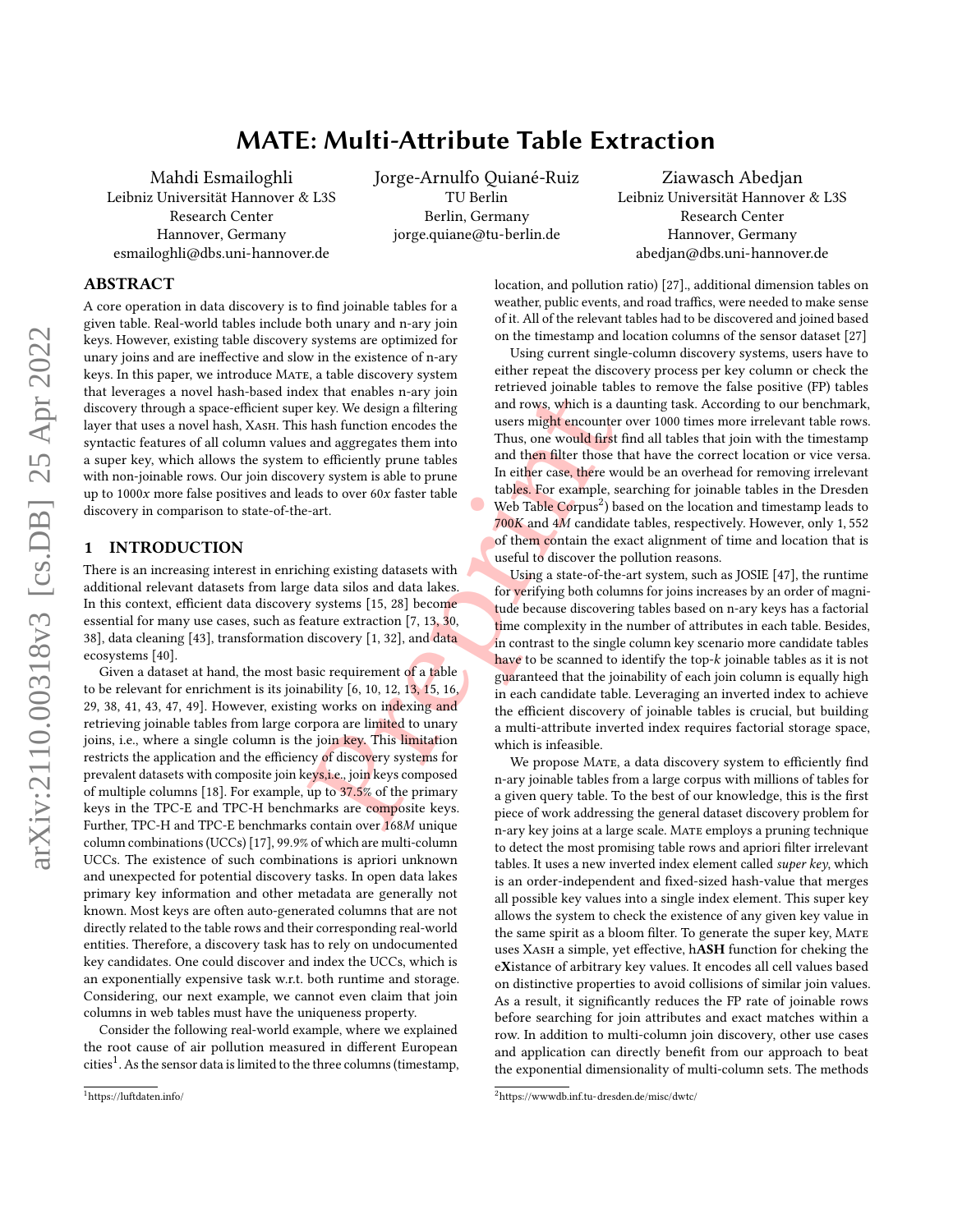are readily adaptable for duplicate table discovery and union table discovery [ [3](#page-11-1) , [4](#page-11-2) , [8](#page-12-20) , [23](#page-12-21) , [30\]](#page-12-4), and spreadsheet transformation joins [\[48\]](#page-12-22). For duplicate table detection, our hash function could serve as a prefilter for finding similar records. For table union search, the hash function could be applied in the same spirit as for joins.

In summary, our major contributions are as follows:

(1) We formulate the general problem of table discovery with nary key joins and take the first step in solving this problem with a filter-based approach.

(2) We introduce Xash, which encodes the syntactic attributes of the key values to obtain hash results that optimally use a fixed bit space to avoid overlapping bits of similar join values. The hash function leads effectively filters non-joinable rows and fewer FP rates compared to the state-of-the-art hash functions and bloom filters. Our super key simulates a multi-attribute inverted index with a fixed size hash. We prove that our hash function does not cause any false negatives.

(3) We introduce a two-tier filtering strategy that apriori prunes candidate tables that cannot be part of top- $k$  and candidate rows that are not joinable on all key columns without evaluating the actual row values.

#### <span id="page-1-3"></span>2 PROBLEM STATEMENT

We focus on discovering joinable tables based on composite key joins. Generally speaking, the problem of table discovery is to find the top-k joinable tables for a given query table with a selected composite key [\[47\]](#page-12-15). We first formalize the joinability between two tables and then define the problem of n-ary join discovery from large data lakes. We borrow the notations from the literature on inclusion dependencies [\[9,](#page-12-23) [33\]](#page-12-24).

but hash function does not<br>
the highest jc<br>
trategy that apriori prunes<br>
If we map *F. Name* from the highest jc<br>
from the highest of<br>
ms without evaluating the<br>
lead to a *j* of 0; If we name and map *Cou*<br>
lead to a *j* Joinability. Intuitively, the joinability between a candidate table (from a corpus) and a given query table represents the corresponding equi-join cardinality. That is, the more key values in a candidate table can be joined with the query table the higher their joinability. Thus, joinability is a measure for the completeness of the join and the relevance of a candidate table to a query table. Formally, assume that  ${\mathcal R}$  and  ${\mathcal S}$  are two relational schemata and attribute sets  $X$  and *Y* are two subsets of columns where,  $X \subseteq \mathcal{R}$  and  $Y \subseteq S$ . Without loss of generalization, we can pick any  $\overline{X}$  and  $\overline{Y}$  that consist of the same number of attributes:  $|X| = |Y| = m$ . In multi-attribute joins  $m > 1$ . If r is a set of tuples over R, the projection of R onto X is shown by  $\pi_X(\mathcal{R})$ , where  $\pi_X(\mathcal{R}) = \{t[X]|t \in r\}$ . Likewise, s is a set of rows over S. We, thus, define the joinability score  $j$  between  $\mathcal R$ and  $S$  on the selected column sets  $X$  and  $Y$  as:

<span id="page-1-0"></span>
$$
j(\mathcal{R}, \mathcal{S}) = |\pi_X(\mathcal{R}) \cap \pi_Y(\mathcal{S})|.
$$
 (1)

Yet, calculating Equation [1](#page-1-0) is not possible because the one-to-one mapping between the key columns in  $\mathcal R$  and  $\mathcal S$  is unknown. Any column permutation of size  $|X|$  is a possible candidate. Thus, the joinability between a table with a given composite join key and a table without a defined join key is a factorial number of possible mappings in the number of join key columns. This is why we extend the joinability definition as follows:

$$
j(\mathcal{R}, \mathcal{S}) = \underset{Y'}{\arg \max} |\pi_X(\mathcal{R}) \cap \pi_{Y'}(\mathcal{S})|.
$$
 (2)

Here, Y' is a permutation of size |X| from S where  $j(\mathcal{R}, S)$  is maximum.

<span id="page-1-1"></span>

|            |                |                                              | Input table (d) |           | Candidate table $(T_1)$ |                |          |          |           |                  |  |  |
|------------|----------------|----------------------------------------------|-----------------|-----------|-------------------------|----------------|----------|----------|-----------|------------------|--|--|
| <b>Row</b> |                | F. Name $(q1)$ L. Name $(q2)$ Country $(q3)$ |                 |           | Salarv                  | Row            | Vorname  | Nachname | Land      | <b>Besetzung</b> |  |  |
|            | 1              |                                              |                 |           | 60k                     |                | Helmut   | Newton   | Germany   | Photographer     |  |  |
|            |                | Muhammad                                     | I ee            | <b>US</b> |                         | $\overline{2}$ | Muhammad | Lee      | <b>US</b> | Dancer           |  |  |
|            | $\mathfrak{p}$ | Ansel                                        | Adams           | UΚ        | 50 <sub>k</sub>         | 3              | Ansel    | Adams    | UK        | Dancer           |  |  |
|            | 3              | Ansel                                        | US<br>Adams     |           | 400k                    | $\overline{4}$ | Ansel    | Adams    | US        | Photographer     |  |  |
|            |                | Muhammad                                     | I ee            | Germany   |                         | 5              | Muhammad | Ali      | <b>US</b> | Boxer            |  |  |
|            | $\overline{4}$ |                                              |                 |           | 90 <sub>k</sub>         | 6              | Muhammad | Lee      | Germany   | <b>Birder</b>    |  |  |
|            | 5              | Helmut                                       | Newton          | Germany   | 300k                    | $\overline{7}$ | Gretchen | Lee      | Germany   | Artist           |  |  |
|            |                |                                              |                 |           |                         | 8              | Adam     | Sandler  | US        | Actor            |  |  |

Figure 1: Running example.

Running example. Consider a query table d and a candidate table  $T_1$  as illustrated in Figure [1.](#page-1-1) Assume the user has selected  $\it F.$  Name, L. Name, and Country as the query columns (columns with blue header). We aim at finding the three columns from table  $T_1$  that result in the highest joinability  $(j)$  with the query columns from  $d$ . If we map F. Name from  $d$  to Nachname from  $T_1$ , map L. Name to Vorname, and map Country to Land, the one-to-one mapping would lead to a  $J$  of 0; If we map F. Name from  $d$  to Vorname from  $T_1$ , map L. Name to Nachname, and map Country to Land, we would obtain  $t = 5$ , the maximum joinability score among all possible mappings. The n-ary join discovery problem. Given a base table d with a relation D, a set of query columns Q, where  $Q \subset D$ , a corpus of tables  $T$ , and a constant value  $k$ , the goal is to return the top- $k$ tables from  $T$  sorted by their joinability  $j$ . Solving this problem is challenging for two main reasons:

(1) Calculating the joinability between a given query table and a candidate table with a set of attribute T' requires the mapping between Q and  $T'$  that maximizes *j*. The number of possible mappings is calculated as:

$$
P(|T'|, |Q|) = \frac{|T'|!}{(|T'| - |Q|)!|Q|!} \tag{3}
$$

Here,  $P(|T'|, |Q|)$  represents the number of possible permutations with size  $|Q|$  out of  $|T'|$  columns.

(2) Ranking tables based on  $j$  and picking the top- $k$  requires calculating the joinability on each candidate table in  $T$ .

To discover n-ary joinable tables, one has to (i) build a multiattribute inverted index that maps different combinations of cell values to their locations in the tables, or (ii) use the inverted index for unary joins and tolerate a large number of FPs. Building a multi-attribute inverted index is not feasible with respect to the storage complexity. For each of the 145M tables inside the Dresden Webtable Corpus, one would need to create  $\sum_{i=1}^{c} P(c, i)$  indexes per table. For  $c = 5$ , the size of the database would increase by more than one order of magnitude. We propose a filtering solution that extends the single-attribute inverted index to obtain both time and space efficiency.

#### <span id="page-1-2"></span>3 PRELIMINARIES

Our approach for enabling multi-attribute joins extends the common inverted index structure.

Inverted index. The inverted index is a structure that maps the content, such as tokens or words, to their containing structures, i.e., tables, rows, and columns [ [1](#page-11-0) , [15\]](#page-12-0). In this work, we extend the index as proposed for the DataXformer system [\[1\]](#page-11-0):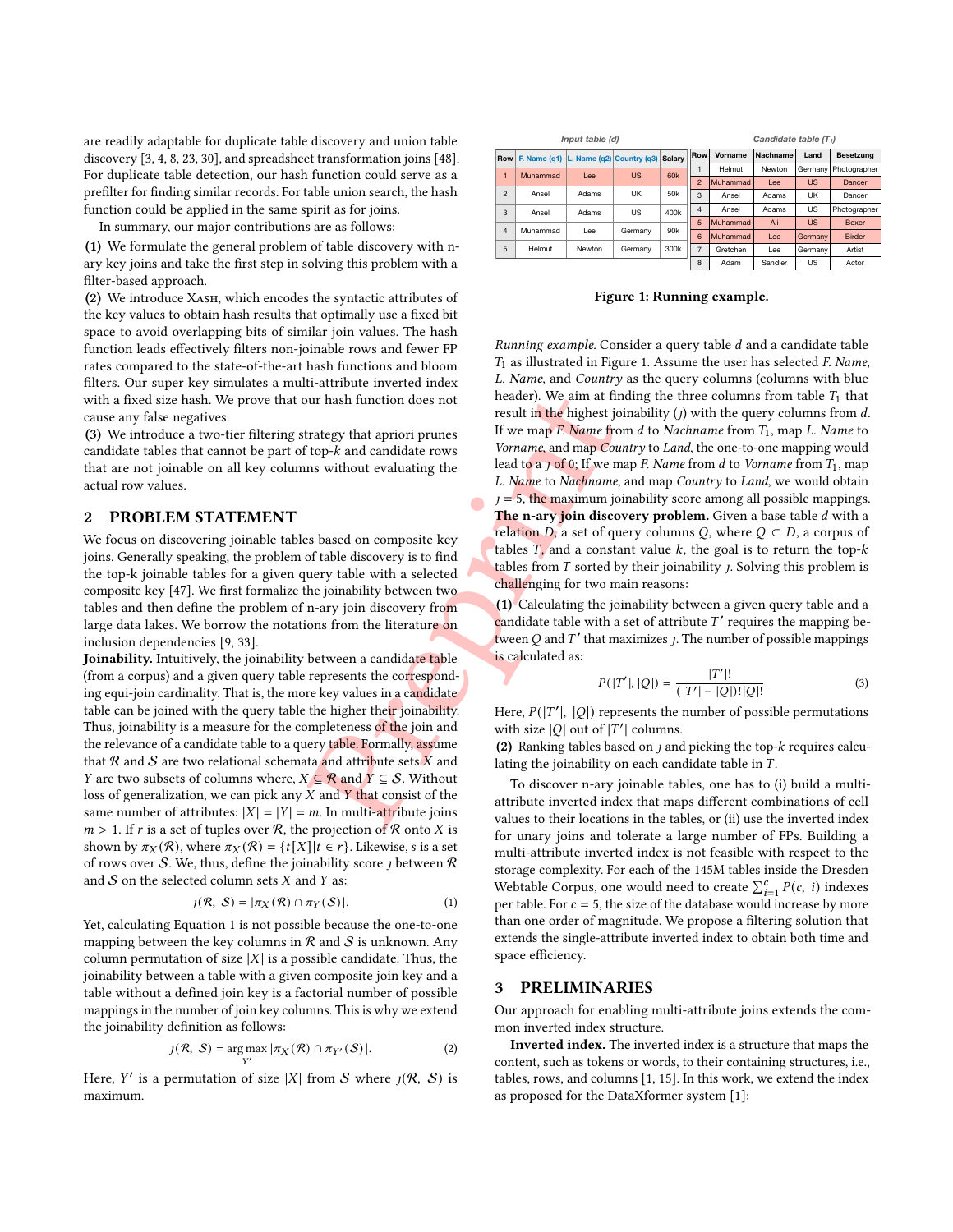<span id="page-2-1"></span>
$$
v_i \mapsto PL_i = \{ (T_{i1}, C_{i1}, R_{i1}), (T_{i2}, C_{i2}, R_{i2}), \dots \}.
$$
 (4)

where,  $v_i$  is a value and  $T_{ij}$ ,  $C_{ij}$ , and  $R_{ij}$  are the identifiers of the corresponding tables, columns, and rows in the corpus, respectively. This list of triplets is called Posting List (PL). We also call every single triplet a PL item.

Discussion. Many state-of-the-art systems leverage the inverted index with small alternations [\[6,](#page-12-9) [41,](#page-12-14) [47\]](#page-12-15). Given a singleattribute join key, the current systems retrieve the PL items for each value in the key column and the number of returned PL items represents the joinability score for each table. To use the same benefits and optimizations for n-ary joins, we need to generate a multi-attribute inverted index that maps every possible combination of cell values to their location in the tables. For instance, in our running example, we would like to have a PL item that maps the key value of <"Muhammad", "Lee", "US"> to the rows that contain both of these values at the same time.

One can use a straightforward algorithm that leverages the original inverted index to find the multi-attribute joinable tables. This algorithm obtains the PLs of one single query column first and then verifies whether the values of the remaining query columns appear in the same tables and rows.

Example the same of the value of the composite the same of the value of the composite of the same of the same of the same of the same of the same of the same of the same of the same of the same of the same of the same of As previously discussed, this approach leads to a large number of false positive rows that require a second verification step. A false positive row (FP row) is a row from a candidate table that only contains a subset of join attribute values. For instance, if the search goal is to find joinable tables based on a given 2-column key, candidate rows that are retrieved based on one attribute of the join key and thus only contain one value of the key value combination are considered as FPs and should be excluded from the joinability calculation. A false positive table (FP table) is a candidate table with FP rows that is not among the top-k joinable tables. From here on, we refer to FP rows as FPs unless we explicitly specify the type of FPs. The FP rate can be up to 1000 times higher than the actual number of joinable table rows. For each additional row, the discovery system has to compare each value to the composite key values of the input query.

Example 2. Going back to our example in Figure 1, for the value "Muhammad" in the 1<sup>st</sup> row of the query column  $q_1$ , there are three hits in the  $2^{nd}$ ,  $5^{th}$  and  $6^{th}$  rows of  $T_1$  and column *Vorname*. These rows are highlighted in red. To find the exact matches for the remaining key values "Lee" and "US" in the second and third query columns  $(q_2 \text{ and } q_3)$ , the system has to check every other value in rows 2, 5, and 6 in Table  $T_1$ . Here, MATE checks 9 value matches only for the first key value <"Muhammad", "Lee", "US">. Alternatively, one would have to send two other independent queries against the index to obtain all rows where "Lee" and "US" occur. However, if an oracle could confirm or deny the existence of "Lee" and "US" with a single operation, the system would only need to check 3 values. This optimization would drastically improve the runtime for calculating the joinability score *j* for multi-attribute keys. Thus, an index element is required that conveys evidence of whether a particular row contains a given composite key or not. We call this additional element, *super key*.

<span id="page-2-0"></span>

Figure 2: The overall workflow of MATE.

## 4 SYSTEM OVERVIEW

Figure 2 depicts the abstract workflow of our proposed system, MATE. In the offline phase, MATE builds an inverted index structure for the tables in the corpus. In the online phase, i.e. discovery phase, MATE uses the inverted index to find the top-k joinable tables among all candidate tables for a given input table.

Indexing step (Offline). To efficiently discover tables that are joinable to a given table, we propose an extension to the state-ofthe-art single-value inverted index to efficiently serve the multiattribute applications. We introduce an additional index element, which is an aggregated hash value called *super key*. The *super key* is space-efficient and does not change the nature of the singleattribute inverted index while serving the purpose of multi-attribute join discovery. The super key is used to prune irrelevant tables and rows to reduce the post-processing overhead. It aggregates the values inside each table-row into a fixed-size entry.

It is worth noting that the super key element does not require any knowledge of the actual keys of a table and serves all possible key combinations inside a table. This way, for a given query dataset and composite key, the system can decide in a single operation if the row is a candidate joinable row or not. Furthermore, the filter does not result in any false negatives. To generate the super key entries, MATE leverages a novel hash function XASH that encodes each row value in a highly disseminative way and aggregates them to the super key. The hash function, as well as the super key, will be discussed in more detail in Section [5.](#page-3-0)

Discovery step (Online). In the actual data discovery scenario, the user provides a dataset with a composite key and a parameter  $k$ , expecting the system to find top- $k$  tables with the highest number of equi-joinable rows to the given input dataset. MATE enables the efficient n-ary key joins by using the super key entry to prune as many irrelevant tables as possible before the joinability calculation. This process undergoes four phases: (i) initialization, (ii) table filtering,  $(iii)$  row filtering, and  $(iv)$  the joinability calculation.

In the initialization step, first, the system selects an initial query column from the composite key Q based on a simple cardinalitybased heuristic. The goal of the initial query column is to reduce the number of fetched tables to the minimum by picking the column that leads to the smaller number of PL items from the corpus. That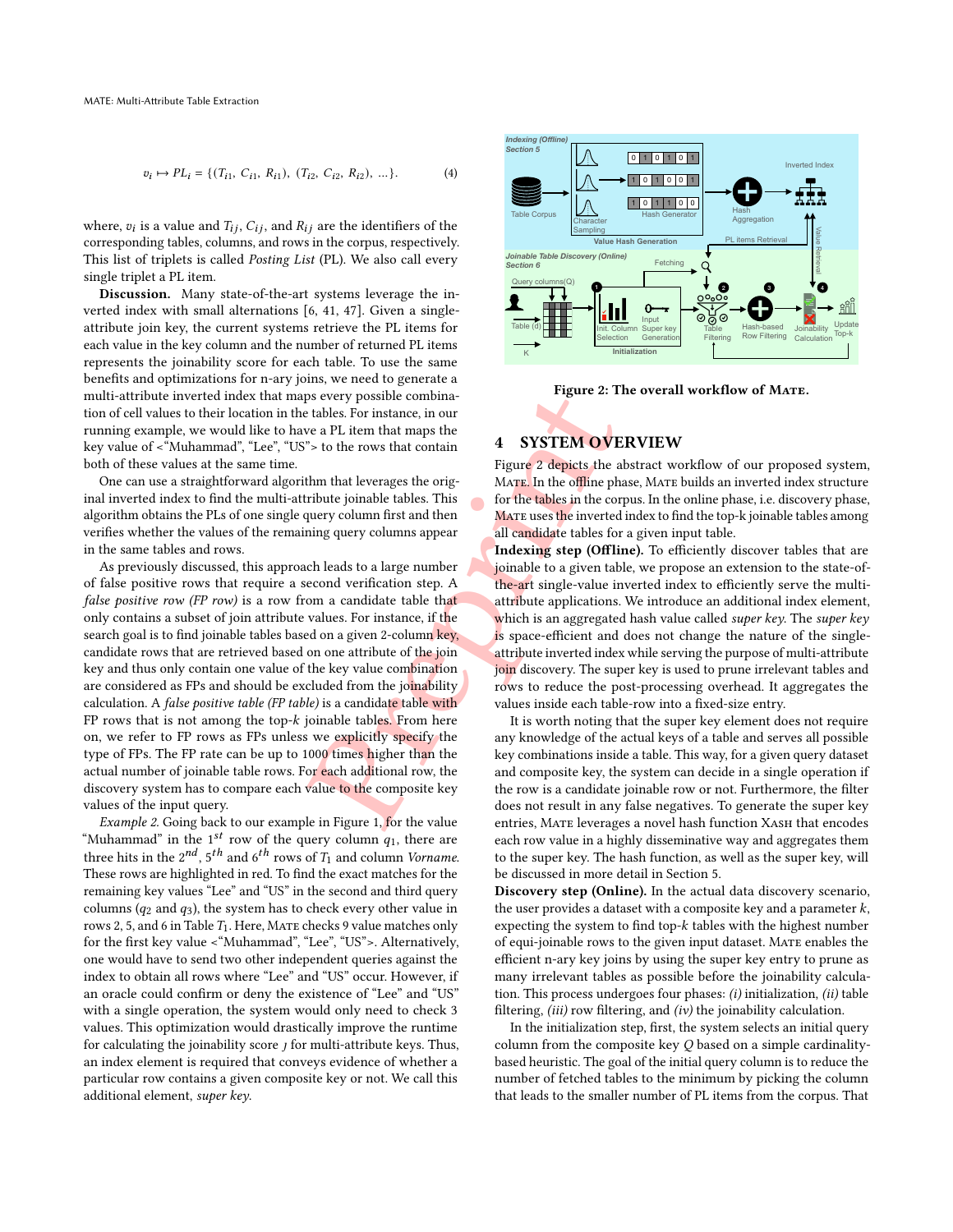is why Mate selects a single column to fetch the initial set of candidate tables from the corpus. The column selection can be supervised and preempted by the user. Then, the system generates the super key entry for the join columns of the input dataset, i.e., generating a hash-code for each key value combination and aggregating them into a single hash. In the filtering step, MATE applies two levels of pruning for each table: table-level and row-level. With the table-level pruning, Mate decides whether the current table is a promising table to be one of the top-k tables. With the row-level pruning, Mate checks for non-joinable rows in the candidate table. It compares the super keys of the input dataset with those inside the candidate table to drop irrelevant rows from further joinability verification. Finally, Mate retrieves the exact values from the table corpus to compute the final joinability score  $j$  for the remainig tables and rows. After calculating the  $j$ , the set of top- $k$  tables is updated and the next candidate table undergoes the pruning steps. We detail the online phase in Section [6.](#page-5-0)

#### <span id="page-3-0"></span>5 INDEXING AND SUPER KEY GENERATION

We propose an index structure that retains the space efficiency of the single-attribute inverted index as introduced in Section 3.

### <span id="page-3-2"></span>5.1 Desiderata

As generating a multi-attribute inverted index requires an exponential number of index entries per table, it is important to extend the traditional single-attribute inverted index to be applicable for n-ary joins. Ideally, we need an additional index element per table row that exposes the existence of join attribute value combinations. We, thus, add an additional element to the index structure named super key. This changes the inverted index defined in Equation 4 to  $v_i \mapsto \{(T_{i1}, C_{i1}, R_{i1}, S_{i1}), (T_{i2}, C_{i2}, R_{i2}, S_{i2}), \ldots\}$ , where  $S_{ij}$  is a fixed-size bit array, i.e., *Super Key*.

As one cannot anticipate which attribute combinations are relevant for n-ary joins, we need a hash value that retains them all. The idea is to have a fixed size super key that aggregates hash values for each row value so that we can verify the existence of a composite key without checking all values of the row. MATE aggregates the hash results of individual values into a fixed-sized bit vector using the logical bit-wise OR operation. Thus, the super key masks the hash values of each single row value, which ensures that no value is missed, when probing with the super key with the same hash function.

Consider our previous example once again. Rows 2 , 5, and 6 are candidate rows to be joined with the first key in the input dataset d based on the first value "Muhammad". Now, to drop the  $5^{th}$  and  $6^{th}$ row from the candidate rows, the super key for these rows should convey that the values "Lee" and "US" do not simultaneously exist in these candidate rows. Yet, the drawback of the aggregated hash value within a fixed hash table is that the super key might mask the hash values of non-existent values as well.

Therefore, the goal is to design a hash function where the aggregation of cell values from different columns results in different super keys. A general approach to this problem is to use a bloom filter. However, off-the-shelf bloom filters have two drawbacks. First, they use hash functions that assume a uniform distribution. Therefore, any arbitrary pair of cell values can result in overlapping

bits in the final bit array, which increases the chance of FPs. Second, they are agnostic to the distinguishing properties within columns, i.e., character distributions and positions.

#### 5.2 XASH

We propose XASH, a hash function that encodes syntactic features into distinguishable hashes. As the super key is an OR-aggregation of these hash results, it may mask non-existent values and pass FPs. Thus, our goal is to disperse 1-bits in a way that we decrease the likelihood of two different values from different columns turning the same set of bits to 1. Ideally we want as few 1-bits as possible in the super key to reduce the probability that it covers the super key of random value combinations. XASH leverages three syntactic properties of the cell values to meet this goal: the least frequent characters , their location, and the value length .

## 5.3 Feature Generation and Encoding

We now turn our attention to how we extract the aforementioned features to apply Xash on a row value. We first discuss the number of bits to generate the hash and its relationship to the table corpus. Then, we explain our segmentation process that allocates different parts of the hash table for different features of a value. Then, we elaborate on the process of mapping the character features to hash bits. Finally, we explain how to use the hash space to relocate the generated bits per cell value to prevent partial matches. We use the example in Figure 3 to elaborate each hash generation step.

relationships and the same of the same of the same of the same of the same of the same of the same of the same of the same of the same of the same of the same of the same of the same of the same of the same of the same of 5.3.1 Required number of bits. The super key encodes each value into a fixed-size bit array a. On the one hand, as we want the hash values of different individual strings to differ, we want to use all possible bits to encode as many values as possible, i.e.,  $2^{|a|}$ , to reduce the number of collisions. On the other hand, the super key should contain as few ' 1s' as possible to avoid masking FPs. As a result, underpinning XASH results should be constructed in a way that there is an upper bound of 1 bits for each hash. With this goal in mind, Equation 5 calculates  $\alpha$ , i.e., the optimum number of '1s' that is required to generate unique hash values, where  $C_{unique}$  is the number of unique values in the corpus and  $|a|$  is the hash size.

<span id="page-3-1"></span>
$$
\underset{\alpha}{\arg\min} \binom{|a|}{\alpha} > C_{unique}.\tag{5}
$$

The binomial term calculates the number of possible bit combinations of size  $\alpha$  over |a| bits. The minimum value for  $\alpha$  corresponds to the number of '1' bits needed per Хаѕн result. For a 128-bit hash space and 700M unique values as existing in DWTC webtables,  $\alpha$ is equal to 6. In fact, out of the  $\alpha$  bits, one bit is always reserved to encode the value size and  $\alpha - 1$  bits for the actual value. Assume that the hash size in our illustrating example is 128 bits and  $\alpha = 4$ ( 3 for the characters and 1 for the value length).

5.3.2 Encoding the characters. As we use  $\alpha - 1$  bits to encode each value, we want different values to use different bit segments of a. Thus the characters should be maximally different across words. We can obtain this property based on the character frequency. Lemma. Least frequent characters lead to fewer collisions.

Proof. Given a random word  $w_1$  consisting of letters  $l_1, ... l_n$  each with a probability of occurrence  $P(l_i)$ , we sample  $K < n$  letters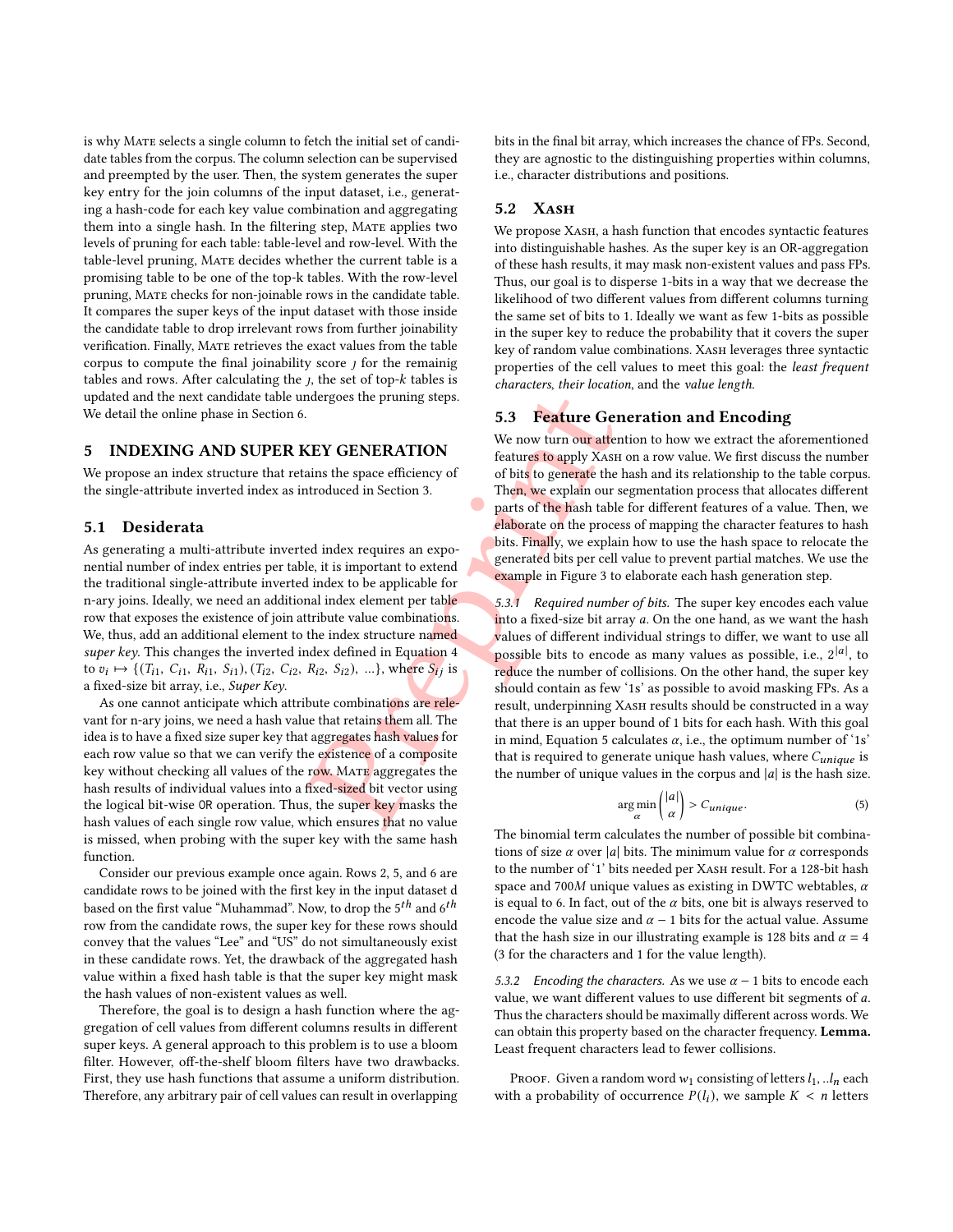$S = s_1, ..., s_k$ , where  $K = \alpha - 1$ . Given a random word  $w_2$  from the same alphabet, we want to reduce the probability to sample the same set of characters K. The probability to obtain a word with the same K characters is  $P(s_1) \cdot P(s_2) \cdot \cdots \cdot P(s_k)$ . This product is minimised whenever a factor is replaced with a smaller probability. Thus, when picking the  $K$  least frequent character of the alphabet we obtain  $\forall \hat{s_i} \in \{w_1 - S\}, \forall s_i \in S : P(s_i) < P(\hat{s_i})$ . Replacing any  $s_i$ with  $\hat{s}_i$  results in  $P(s_1) \cdot P(s_2) \cdot \cdot \cdot \cdot P(s_k) < P(s_1) \cdot P(\hat{s}_i) \cdot \cdot \cdot \cdot P(s_k)$ , which leads to a higher probability for a collision. ー<br>ロ

To further distinguish the frequencies across domains, we pick the  $\alpha$  – 1 least frequent characters inside a word as the differentiator. For single-word cell values with flat frequency distributions we draw based on lexicographical order of the characters.

Segmentation. We segment the hash space into smaller blocks, depending on the length of the hash array to encode the features of a cell value. This segmentation specifies how many bits each feature needs. Depending on the number of possible characters, XASH splits the hash array into as many smaller fixed-size segments, one for each character. In our case, we consider all 37 alphanumeric characters including space, which results in 37 segments of size  $\beta$ . We create an additional segment to encode the length of the string value. Sticking with 37 as the number of characters, we can calculate  $\beta$  as follows:

$$
\underset{\beta}{\arg\max} (37 \cdot \beta < |a|) \tag{6}
$$

|a| is the length of the hash array: we have  $\beta = 3$  with a hash size of 128 bits. This segmentation dedicates the largest possible subarray to encode character features, because the character features, including the position of the characters, are more discriminative than the length of the value. The rest of the hash array can be allocated to the length segment:  $|a_l| = |a| - (37 \cdot \beta)$ . For a hash size of 128 bits, the length segment would comprise of 17 bits (128-37·3). 99.99% of the English words have fewer than 17 characters [26]. Therefore, the explained segmentation can cover almost all possible words in English language. In our real-world data lakes, Dresden webtable and German open data, over 83% of the cell values have at most 17 characters. For larger hash sizes, i.e.,  $512$ ,  $|a_l| = 31$  and covers the length of more than 98% of the cell values in our corpora.

In Figure [3,](#page-5-1) we want to obtain the hash results for values "muhammad"  $(C_1)$ , "lee"  $(C_2)$ , and "us"  $(C_3)$  using XASH and then aggregate them into the super key of the row. The red characters in the table cells represent the selected least-frequent characters.

5.3.3 Encoding the character locations. Generally, one bit per character would be enough to encode its occurrence in a value.However, if more bits are available ( $\beta > 1$ ), we can use them to encode the relative character position inside the original string to further distinguish the hash results of different values. For this purpose, we divide the string in  $\beta$  equal areas from left to right. We encode a character by checking in which area the character appears and then we set only the corresponding bit among the  $\beta$  character bits from left to right. More formally, if  $l_v$  is the length of the value, i.e., the number of characters in the value, and  $\lambda$  is the location of the character we would like to encode (we take average of the locations in case of character repetition), then,  $x$ , i.e., the bit index

in the character segment that represents the relative location of the character is calculated as:  $x = \left[\frac{\lambda \cdot \beta}{L}\right]$  $\overline{l}_v$ m

Returning to our illustrating example, we calculate the average location in the original value for each of the least frequent characters. For instance, the average location of the characters "u" and "d" in cell  $C_1$  are 1 and 8 respectively. The first hash array represents the XASH result of  $C_1$ . With 3 bits for each character ( $\beta = 3$ ): the characters with the average location of less than 3 ( $\frac{8}{3}$  = 3) turn the first bit (100); between and including 3 and 5 turn the second bit (010); and above 5 are encoded with the third bit of their corresponding segments (001). For example, characters "u" and "d" in  $C1$  are located in the first and the third bits of their segments respectively. We use blue color to trace the character "u" in the hash array.

problem to the same the same of the same of the same the same the same of the same the same of the same of the same of the same of characters, we can be encode the length of the same of characters, we can be encoding of a 5.3.4 Encoding the length. With the segmentation step of XASH, a fixed-size segment is dedicated to the length of the value  $l_v$ . Storing the actual binary representation of the value length can be problematic as it leads to an unknown number of 1 bits in the segment. This can also mask the length values of the columns with shorter values. For instance, the encoding of  $l_v = 7$ , i.e., < 111 >, can mask the encoding of a value with  $l_v = 2$ , i.e., < 010 >. To address this problem, we reserve one bit per possible  $l_v$  mod  $|a_l|$ . This way, we maintain the number of used bits *i* and different length values do not mask each other because each length turns a distinguished bit to set. Encoding the length feature of the values introduces another benefit to the system: Positioning the length segment as the left-most segment allows the system to use short circuit optimization, which skips unnecessary bit operations. If there is no value in the candidate row with the same length as a query value, MATE does not need to check the character segments. Consider our running example. The cell values "Boxer" and "Birder" in rows 5 and 6 respectively. Both of these values start with the encoded character "B". Therefore, "B" and its position cannot differentiate these two cell values. However, the values have different lengths, which makes their hashes distinguishable.

5.3.5 Bit rotation. As a final measure to differentiate hash values without using more 1 bits than *i*, we reduce the likelihood of socalled random matches through rotation of the character segments. A random match occurs when a key value that is partially masked by the individual hash functions of individual row values is masked by the aggregated super key. For example, we could have a query key that contains rare characters that occur in two different columns. Or if one value shares the length of the key and the other only shares the characters of the key value that we are searching for. To prevent these kinds of FPs, XASH rotates the character hash segments of a value  $v$  by its length  $l_v$  to left. The most left bits that fall off will be moved to the beginning of the bit vector. For example, a 3-bit rotation of '01100101' equals '00101011'. Note that the rotation only applies to the character-related segments. As a result, a random match becomes less likely because the length of the random key value must match the length of the column that overlaps in terms of the least frequent characters.

Lemma. Rotation reduces inter-column bit collisions.

Proof. Given that two cell values  $c_1$  and  $c_2$  are masked by a given super key  $sk$ , there are two general cases that lead to  $sk$  masking false positives. In both cases the length bits must overlap. Either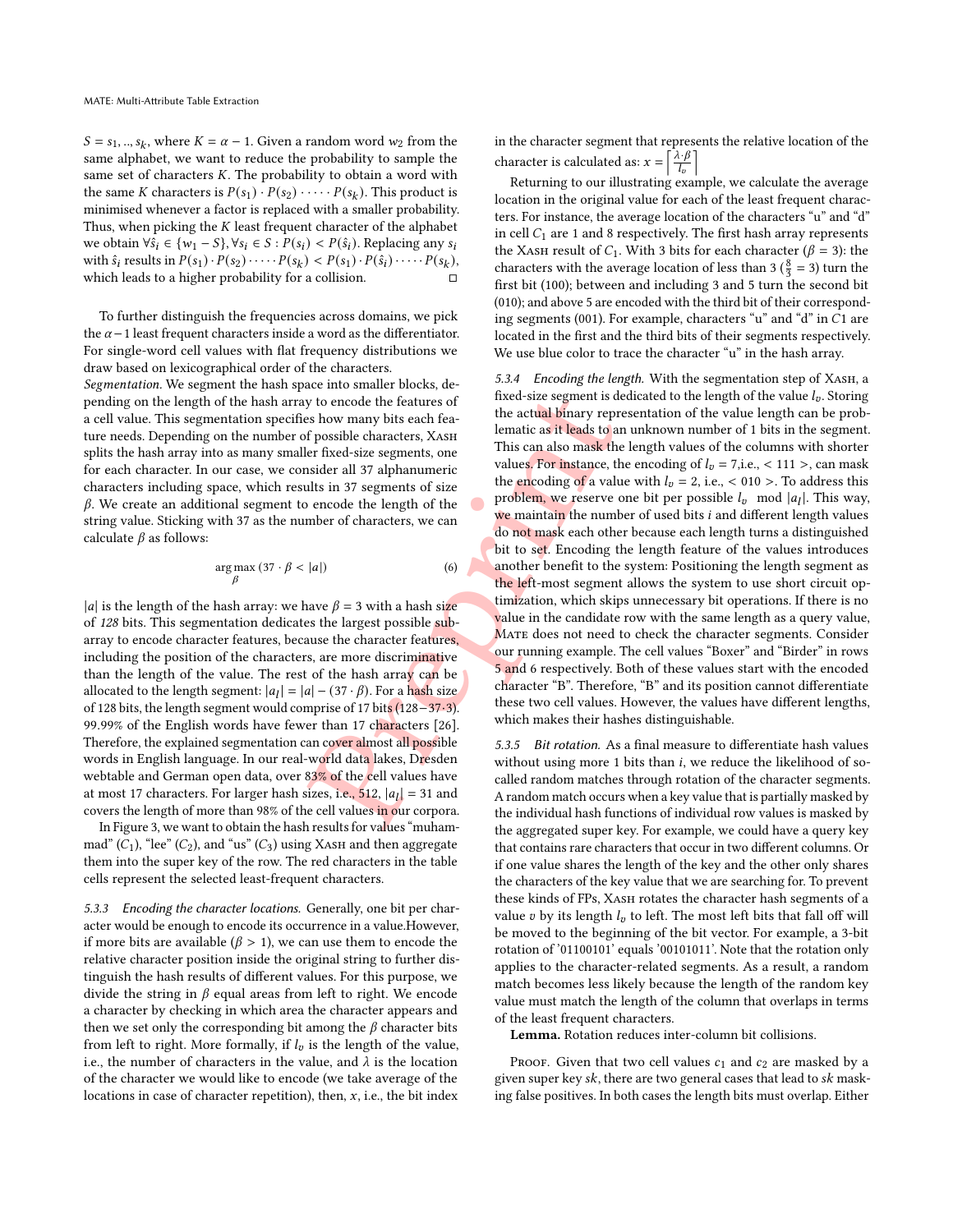<span id="page-5-1"></span>

Figure 3: Example of XASH and the results aggregation.

For drow in different domains have<br>
on different domains have<br>
down asses, the K characters<br>
d, where  $K = \alpha - 1$ . Now<br>
candidate  $\hat{c}_1$  and  $\hat{c}_2$ , the column of the set of the leads on the length<br>
candidate  $\hat{c}_1$  a two values from the same domain or from different domains have the same length respectively. In all collision cases, the  $K$  characters of each cell value  $c_1$  and  $c_2$  are masked, where  $K = \alpha - 1$ . Now assume that each of the  $K$  characters is rotated based on the length of  $c_1$  and  $c_2$  respectively. Now, for a join candidate  $\hat{c}_1$  and  $\hat{c}_2$ , the collision occurs only if there is an exact match of characters and length between any pair of  $c_i$  and  $\hat{c}_j$ . In all other cases there is a 1-bit in a position that is not masked by  $sk$ . We now prove that the opposite leads to a contradiction. There is a collision under rotation of two cell values with different length where there is no exact match between any pair of  $c_i$  and  $\hat{c}_j$ . It follows that  $\forall c_i \exists \hat{c}_j : |c_i| = |\hat{c}_j|$ with an injective mapping. Thus, there is a pair of  $c_i$  and  $\hat{c}_j$  with the same length, where one of the encoded  $K$  characters is different. Therefore  $K - 1$  character bits will be rotated the same way and are covered. Every other  $c_i$  covers at most  $K$  characters. Thus, there must be an exact match between  $c_i$  and  $\hat{c}_j$ . □

The previous lemma shows that rotation reduces the number of collisions. This is also shown in our micro-benchmarks where we analyze its impact on filtering. Continuing our illustrating example, the character segment bits all rotate by 8 position<mark>s</mark> to the left. As can be seen in the rotated array, the segment for "u" moved from the 108th to the 100th most left bit. The final aggregated results for C2 and C3 are shown in separate hash array excerpts. Note that because of the rotation in the hash results, the character "u" appears in different locations for  $C_1$  and  $C_2$  respectively.

#### 5.4 Index Updates

There are three possible types of edits on table corpora that lead to updates in the index-level: insert, update, and delete. Inserting a new table to the corpus requires the following updates. Other than generating the PL items for the cell values in the newly added table, a super key is generated for each row. Inserting a new row to an existing table also follows the same procedure. Adding a new column to an existing table requires applying XASH on each individual column value and replacing the corresponding super key by the result of a bit-wise OR operation with the new Xash result. Updating the value of a cell requires a complete re-hash of the corresponding super key. Deleting a table/row only requires deleting the PL items for the table/row. Yet, deleting a column from

<span id="page-5-19"></span><span id="page-5-17"></span><span id="page-5-16"></span><span id="page-5-15"></span><span id="page-5-14"></span><span id="page-5-8"></span><span id="page-5-7"></span><span id="page-5-6"></span><span id="page-5-5"></span><span id="page-5-3"></span>

| <b>Algorithm 1:</b> MATE discovery algorithm.                                      |
|------------------------------------------------------------------------------------|
| <b>1</b> Inputs: d: query table, Q: set of query columns, k: the maximum number of |
| desired tables                                                                     |
| $TOPK \leftarrow \text{empty heap}$<br>$\overline{2}$                              |
| $q' \leftarrow init_{column\_selection(d, Q)}$<br>3                                |
| list of all $PLs \leftarrow$ fetch $PLs(q')$<br>$\overline{\mathbf{4}}$            |
| candidate tables $\leftarrow$ extractTable sorted ids(list of all PLs)<br>5        |
| superkey_map_Q← map(Q, generate_super_keys(Q, d))<br>6                             |
| for t in candidate tables do<br>7                                                  |
| table $PLs \leftarrow extractPLs(t, list of all PLs)$<br>8                         |
| if $TOPK == k AND size(table PLs) < TOPK.min().$<br>9                              |
| BREAK and GOTO Line 23;<br>10                                                      |
| $r_{\text{checked}} \leftarrow 0$<br>11                                            |
| $r_{\text{match}} \leftarrow \Box$<br>12                                           |
| for pl item in table PLs do<br>13                                                  |
| if TOPK== $k$ AND size(table_PLs) - $r_{checked}$ + size( $r_{match}$ ) <<br>14    |
| $TOPK.min().$ , then                                                               |
| Break and GOTO Line 7;<br>15                                                       |
| d rows $\leftarrow$ superkey map Q.get(pl item.value)<br>16                        |
| for <i>d</i> row in <i>d</i> rows <b>do</b><br>17                                  |
| if $d_{\text{row}}$ superkey $\vee$ pl_item.superkey = pl_item.superkey then<br>18 |
| candidate_rows.add(pl_item)<br>19                                                  |
| checked_values $+= 1$<br>20                                                        |
| $j \leftarrow$ calculateJ(candidate_rows)<br>21                                    |
| TOPK.update(table_id, j)<br>22                                                     |
| return TOPK<br>23                                                                  |
|                                                                                    |
|                                                                                    |

<span id="page-5-22"></span><span id="page-5-21"></span><span id="page-5-20"></span><span id="page-5-18"></span><span id="page-5-13"></span><span id="page-5-12"></span><span id="page-5-11"></span><span id="page-5-10"></span><span id="page-5-9"></span><span id="page-5-4"></span><span id="page-5-2"></span>a table might change the super key entries, triggering a rehashing of all rows. Although some of the aforementioned updates require regeneration of the super key, the system can handle the changes locally to the affected table.

## <span id="page-5-0"></span>6 JOINABLE TABLES DISCOVERY

We now discuss how we leverage our index structure and XASH to efficiently find n-ary joins. Recall the discovery phase is comprised of four main steps (see Figure [2\)](#page-2-0): initialization, table filtering, row filtering, and joinability calculation. Algorithm [1](#page-5-4) shows the pseudocode of this discovery process. Overall, Mate receives a query table  $d$ , a set of columns from the query table as the composite key  $Q$ , and an integer  $k$  (Line [1\)](#page-5-5) with the goal of discovering the top- $k$ joinable tables for  $d$  and based on  $Q$ .

In the initialization step, Mate selects the initial column, fetches the candidate tables, and applies our hash procedure, i.e., super key generation, on the join columns of the input table (Lines [4](#page-5-6)[-6\)](#page-5-7). In the table filtering step, it leverages the number of corresponding index hits per table to prune the tables that cannot be among the top joinable tables (Lines [9-](#page-5-8)[15\)](#page-5-9). We introduce two coarse-grained pruning rules to filter non-promising tables while retaining all relevant tables. In the row filtering step, the system prunes as many non-joinable rows as possible for each candidate table (Lines [16-](#page-5-10)[20\)](#page-5-11). It evaluates the rows of candidate tables that are likely to be among the top-k tables, by only checking the membership of the key values through the generated super keys. We detail the aforementioned three steps in the following subsections.

In the final calculateJ step, MATE validates the rows that remain after the previous two filtering steps and calculates the joinability score (*j*) of the remaining tables as defined in Section [2.](#page-1-3) To do so, it fetches the actual cell values of each row, compares them to the composite key values (Line [21\)](#page-5-12). It then updates the list of the top-k joinable tables (Line [22\)](#page-5-13). MATE terminates and reports the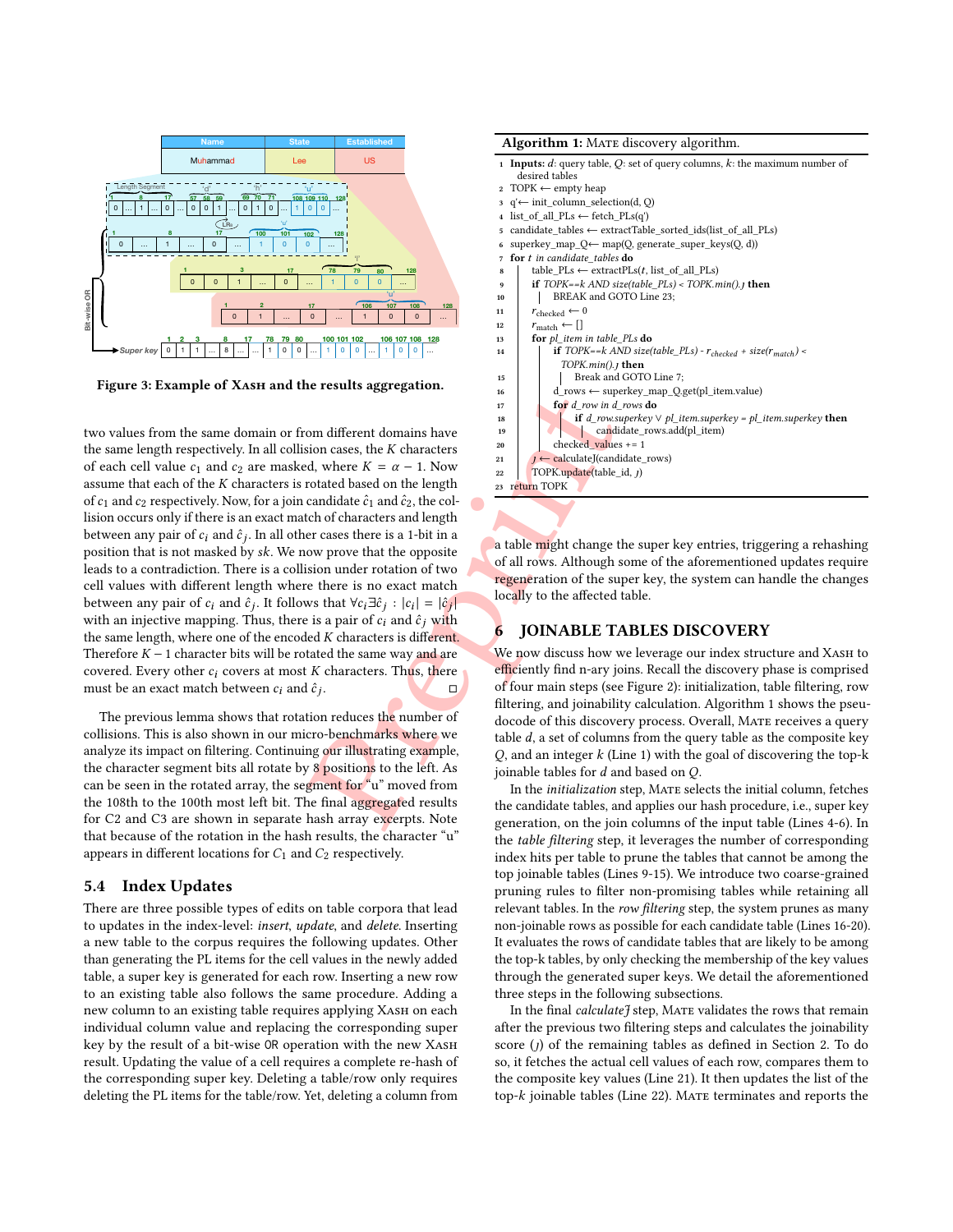discovered joinable tables (Line [23\)](#page-5-2), once it has discovered the top- $\overline{k}$ joinable tables or checked all the candidate tables.

### 6.1 Initialization Step

Mate has to initiate the retrieval with one of the key columns in  $Q$  using the single column index. The initial column can heavily impact the runtime of the system. Consider the Kaggle IMDB dataset $^3$  $^3$ , which contains information about more than 5000 movies. If we use it as the query table with the join key <"Director name", "Movie title">, we obtain 500k tables when fetching with the column "Director, and 38M tables when using "Movie Title", respectively.

Pre[p](#page-5-7)rint Yet, selecting the ideal initial query column depends on how many PL items each cell value will match and cannot be known upfront. We, thus, resort to a heuristic that only considers the query table at hand. We choose the column with the smallest number of unique values, i.e., lower cardinality, hoping to match fewer PLs in the index. Thus, init\_column\_selection() picks the column with the minimum cardinality,  $q' \in Q$  (Line 3). With the initial column, Mate fetches PL items including their generated super key for the corresponding rows (Line [4\)](#page-5-6). Then, the fetched PL items are grouped based on the table identifiers (Line 5). At the same time, it sorts the tables based on the number of PL items in each table to evaluate more promising tables first and enabling table pruning techniques. Next, Mate generates the relevant super keys for the join columns of the query table. For each column  $q \in Q$ , it hashes the column values and uses an OR operation to generate the aggregated hash for each key value combination (Line 6). We generate a dictionary to map initial query column values to the generated super keys. This helps us to efficiently align fetched super keys with query table super keys in later steps.

### 6.2 Table Filtering

We propose a coarse-grained table filtering approach, inspired by prefix-filtering [[6\]](#page-12-9), to further reduce the set of candidate tables. While traversing over the fetched tables, MATE prunes tables that do not stand a chance to be selected as the top-k joinable candidates. For each candidate table (Line [7\)](#page-5-3), it leverages the corresponding PL items of the table (Line [8\)](#page-5-16). Table filtering applies two strategies: (1) If  $J_k$  is the joinability score of the worst table in the top-k list, i.e., table with the lowest joinability score, and  $L_t$  is the number of PL items for current candidate table  $t$ , the system drops the candidate table *t* from further evaluations iff  $L_t \leq j_k$  (Line [9\)](#page-5-8). As tables are sorted in decreasing order based on their number of PL items, the remaining tables contain equal or smaller number of PL items and cannot end up among the top-k tables. Thus, the discovery task halts when this rule activates for one table (Line [10\)](#page-5-17). Going back to our running example, assume that we aim to discover the top one joinable table to  $d$  and we find  $T_1$  as a joinable table with joinability of  $j_k = 5$ . The moment that a candidate table arrives for evaluation and it only contains 4 or less PL items, the system can return  $T_1$  as the most joinable table. This is because the new and the following candidate tables in the best case, where all the rows are joinable, will have the joinability of 4 and cannot replace  $T_1$ . (2) If  $r_{\text{checked}}$  is the number of already evaluated rows from a table  $t$ and  $r_{\rm match}$  is the number of joinable rows among the evaluated rows,

MATE drops the current table iff  $L_t - r_{\text{checked}} + r_{\text{match}} \leq j_k$  (Line [14\)](#page-5-18). This rule skips the current candidate table, because even if all the remaining rows are joinable to the input table, it cannot achieve a higher joinability score than the worst top-k table. Already during this check, the system leverages the super key to filter joinable rows. Once a table is skipped, the algorithm evaluates the next table (Line [15\)](#page-5-9). Both table filtering strategies only apply after MATE already saw  $k$  joinable tables. Once again, assume the previous example, where the user wants to find the top one joinable table to *d* and  $T_1$  with  $j_k = 5$  is already discovered. Previous rule cannot drop a candidate table with 10 PL items. Now, assume that MATE evaluates the first 7 PL items of this newcomer table (See Row Filtering in [6.3\)](#page-6-1) and only one of them are in fact joinable to d. In this case, the system can ignore the remaining PL items because even if the remaining three rows are joinable, the candidate table only reaches the joinability of 4 that does not replace  $T_1$ .

# <span id="page-6-1"></span>6.3 Row Filtering

If there is a prospect of a candidate table to be one of the topk tables, meaning that the candidate table incorporates enough candidate joinable rows, Mate evaluates them. It leverages the super keys generated for both rows in the candidate and query tables to efficiently check the membership of the key values in the candidate rows. If the super key of a query table row is not masked by the super key from the candidate joinable table, the system can simply drop the table row from joinability computations.

For each candidate row, represented by the PL item (Line [13\)](#page-5-19), Mate discovers which query rows should be compared with the current candidate row. To find the query rows efficiently, the system uses the generated dictionary that maps the initial column values to the corresponding super keys of the composite key value combination (Line 16). In our running example, row 1 in  $T_1$  is a candidate row and MATE binds it to the  $5^{th}$  row in  $d$  using a dictionary that maps the cell values to the input rows. This step ensures that we do not iterate over all query table rows for each candidate row. Then, for each corresponding input row d\_row (Line [17\)](#page-5-20), the super keys of the current candidate row and its corresponding input rows are compared through bit-wise OR masking (Line [18\)](#page-5-21). An input row is a join candidate to its corresponding row of the PL item iff the result of the bit-wise OR operation on their super keys is equal with the super key of the PL item (Line [19\)](#page-5-22).

Example 3. Consider our running example once again. If the hash values for "Muhammad", "Lee", "US", "Ali", "Germany", "Dancer", "Boxer", and "Birder" are 1001000 , 01100000 , 00010100 , 00010001 , 10001001 , 10000010 , 10000001, and 00001001 respectively, the aggregated super key for the rows with value "Muhammad", i.e., rows 2, 5, and 6 in the Table  $T_1$ , would be 11111110, 11011101 and 11101001 respectively. Likewise the super keys over the columns in  $\overline{Q}$  and for the first row in d would be  $1001000 \vee 01100000 \vee 00010100 = 1111100$ . In our example, the resulting super key 1111100 is not a subset of 11011101 and 11101001, which are the super keys of rows 5 and 6 . Therefore,  $5^{th}$  and  $6^{th}$  rows are removed from further *j* calculation. On the other hand, 1111100 is subsumed by 11111110, i.e., the super key of the second row of  $T_1$ . Therefore, we add the second row to the list of candidate rows. Similar to bloom filters, this operation can lead to FPs but never to false negatives (FNs).

<span id="page-6-0"></span><sup>3</sup><https://www.kaggle.com/carolzhangdc/imdb-5000-movie-dataset>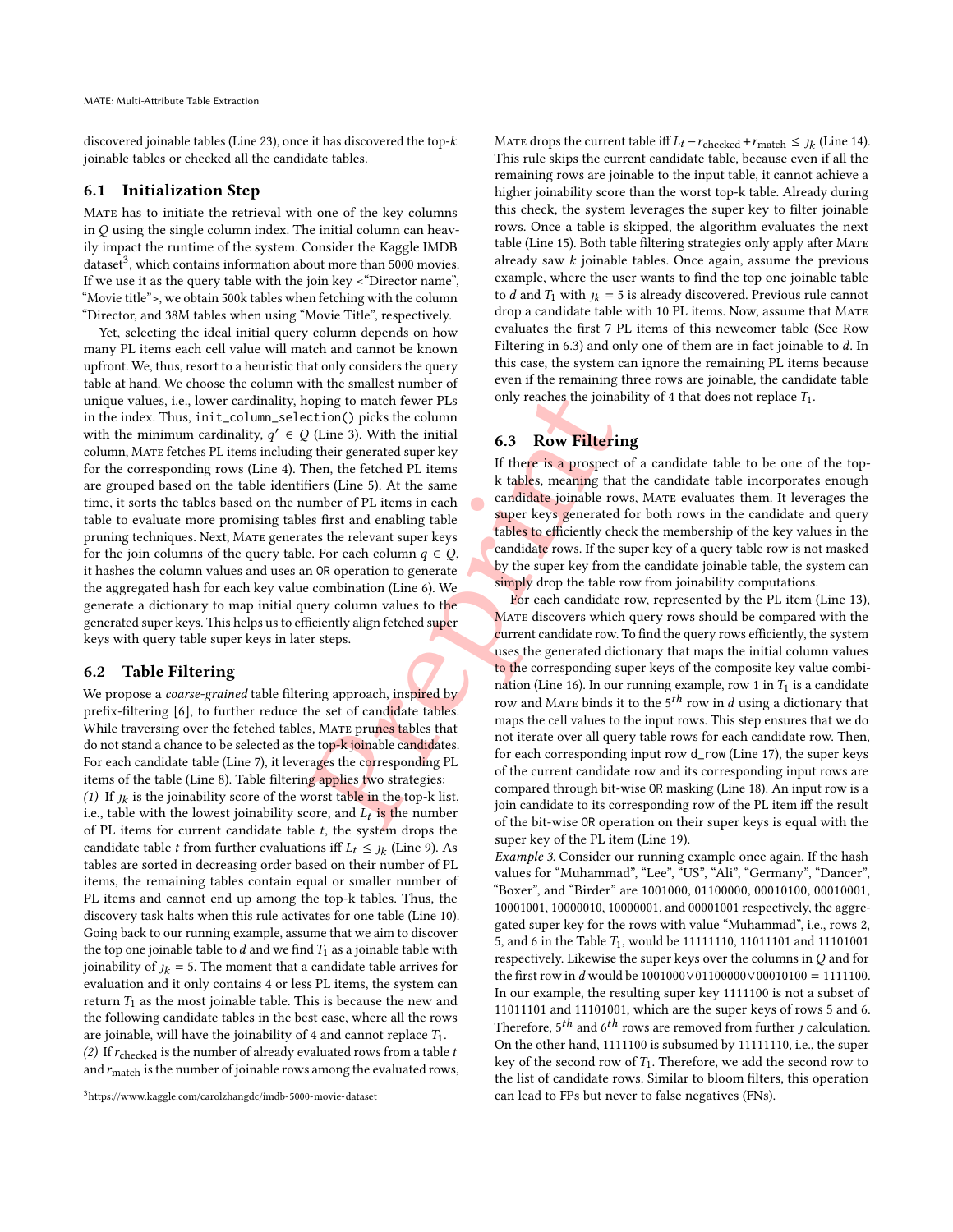Lemma. The super key will never miss a joinable row.

PROOF BY CONTRADICTION. Given a table  $R$  with a row  $r$  where  $c_1, c_2, \ldots$  are the cell values of the row r. Now assume that we have a deterministic hash function *h* so that  $h(c_1) = h_1, h(c_2) = h_2, \ldots$ The super key sk is constructed as follows:  $sk = h_1 \vee h_2 \vee \ldots \vee h_n$ . Now assume, there is a table  $T$  with a 2-column join key and a row with a value combination  $k1$ ,  $k2$  with  $k1 = c1$  and  $k2 = c2$ , so that the columns are joinable with  $r$  but the bitwise OR operation of  $h(k_1) \vee h(h_2)$  will not be covered by sk, i.e.,  $h(k_1) \vee h(k_2) \vee s k \neq s k$ 

However by construction  $h_1 \vee h_1 \vee sk$  = sk. It follows  $h_1 \neq h(k_1) \vee k_2$  $h_2 \neq h(k_2)$ , which is a contradiction to  $k_1 = c_1$  and  $k_2 = c_2$ . □

#### 6.4 Analysis

Fraction of hash values; 2) the WTDC tends to have some that is built on the premise of the premise of the cardinalities are unique segments based on the premise of the present based on the same an [a]-bit hash to all the There are two main features of XASH that lead to higher efficiency over BF: 1) The non-uniform distribution of hash values; 2) the encoding of the length. First, unlike BF that is built on the premise of uniform distribution of its underlying hash functions, XASH exploits the knowledge that different values come from different columns. Building on the premise that each domain has unique syntactic features [\[44\]](#page-12-26), Xash maps hash results to unique segments based on their domain to prevent random overlaps. Assume an  $|a|$ -bit hash array. The probability of a collision of two words using LHBF [19 ] is  $\frac{1}{\binom{|a|}{2}} = \frac{2}{|a| \cdot (|a|-1)}$ . Now consider XASH. To generate a collision one has to hash a value with the same set of  $K$  rare characters and the same length, where  $K = \alpha - 1$ . The probability of drawing the same K characters out of 37 in the same set of  $\beta$  positions is  $\frac{1}{37\cdot\beta}\cdot\frac{1}{36\cdot\beta}\cdots\frac{1}{(37-K+1)\cdot\beta}$ . We now solve the inequality  $\frac{2}{|a|\cdot(|a|-1)}$  $\frac{1}{\beta}$  ·  $\prod_{i=1}^{K} \frac{1}{37-K+1}$ . For  $|a| = 128$  ( $\beta = 3$ ), the inequality is true for  $K > 3$  . If we now also include the information about length encoded in the remaining 17 bits we obtain  $\frac{1}{|a| \cdot (|a|-1)} > \frac{1}{17} \cdot \frac{1}{3} \cdot \prod_{i=1}^{K} \frac{1}{37 - K + 1}$ , which is already true for  $K > 2$ . Thus, our approach that explicitly leverages character positions and the length of values leads to fewer collisions when encoding K random characters. Note that the rarity of the characters was not included in this setup.

#### 7 EXPERIMENTS

We evaluate MATE having the following questions in mind: (i) What is the runtime benefit of using MATE compared to the state-of-theart inverted index [\[1\]](#page-11-0) when dealing with n-ary joins? (ii) How do parameters, such as the cardinality of tables, the choice of  $k$ ,  $|Q|$ , and the hash size affect the runtime? (iii) What is the filtering power of XASH compared to other hash functions?

#### 7.1 Experimental Setup

We probed different query tables against two different table corpora: the openly available Dresden Web Table Corpus (DWTC) and the German Open Data repository[\(https://www.govdata.de/\)](https://www.govdata.de/). These corpora are selected because they yield tables with different sizes and dimensionalities. The DWTC corpus contains more than  $145M$ tables, 870M columns, 1.45B rows, and 660M unique values. The German open data also contains 17k tables, 440k columns, 62M rows, and 20M unique values. As query tables, we leverage sets of random inputs. Similar to the state-of-the-art [\[47\]](#page-12-15), we selected 900 query tables as six groups (150 tables in each category) from

#### Table 1: Input query tables.

<span id="page-7-0"></span>

| Ouery Set  | # of tables | Corpus           | Cardinality | <b><i><u>Ioinability</u></i></b> |
|------------|-------------|------------------|-------------|----------------------------------|
| WT (10)    | 150         | <b>DWTC</b>      | 3           | 4                                |
| WT (100)   | 150         | <b>DWTC</b>      | 16          | 52                               |
| WT (1000)  | 150         | <b>DWTC</b>      | 151         | 99                               |
| OD(100)    | 150         | German Open Data | 15          | 40                               |
| OD (1000)  | 150         | German Open Data | 263         | 1,434                            |
| OD (10000) | 150         | German Open Data | 2455        | 8.187                            |
| Kaggle     | 11          | <b>DWTC</b>      | 34,400      | 2,318                            |
| School     | 10          | School corpus    | 3.100       | 15,130                           |

open data and webtable corpora. Each group is randomly selected from different cardinality distributions and we make sure that no duplicate tables are included inside those groups.The query columns are selected randomly. For open data, the groups reflect query tables with cardinality smaller than 100, 1000, and 10k, respectively. As WTDC tends to have smaller cardinalities, the groups contain tables where the cardinalities are smaller than 10 , 100, and 1000. In the experiments, we label the input query table collections as Corpus (size), e.g.,  $WT(10)$  and OD (100). In addition, we also leverage School corpus, generated in a previous work [ [7\]](#page-12-2). This corpus contains 335 tabl<mark>es.</mark> The tables are comprised of over 27 and 30, 000 columns and rows on average respectively. This corpus enables us to evaluate the systems in the existence of larger tables. In this set of experiments, we extend the tables containing "Program Type" and "School Name" columns with joinable tables. We also selected machine learning datasets that require enrichment from Kaggle. This query set has more general content, therefore, they run against the webtable corpus. These query tables lead to almost 7M joinable candidates on average based on their first query column. Table [1](#page-7-0) shows the query table sets used in this paper including statistics about the number of tables, average cardinality, and the average joinability score. In all our experiments, unless specified otherwise, we leverage the 128-bit hash space and we look for top-10 joinable tables. We implemented Mate in Python 3.7 and ran it on a server with 128 CPU cores, 500 GBs of RAM, and 2 TBs of SSD drive. We used Vertica v10.1.1-0 [\[22](#page-12-28)] to store the index. Our code and datasets are publicly available  $4$ . Index generation. All of the hash-based solutions including Mate +Xash require a prior hash generation. The original webtable and open data corpus sizes are approximately 250 and 12 GB each with the inverted index SCR. Mate requires additional space to store the super keys. As we defined the super keys per cell value (See Sec-tion [5.1\)](#page-3-2), MATE needs  $8.3B \times 128b = 123.6$  and  $62M \times 128b = 11.9$  Gigabyte for webtables and open data, respectively. Leveraging more efficient structure, where the super keys are stored per row, one can reduce the index size to  $1.45B \times 128b = 21.6$  and  $62M \times 128b = 0.92$ Gigabyte, respectively. This space efficient structure might lead to integration overhead, where the super keys are joined with the PLs. Josie on the other hand, requires 293 and 20 Gigabytes additional storage for webtables and open data, respectively. Note that the index for Josie is not sufficient for multi-column join discovery as it does not store the rows information of the cell values. Therefore, Josie-based approaches require an inverted index like SCR. The offline index generation for MATE takes 35 and 2 hours for webtable and open data corpora, respectively. For Josie, the index generation time is 336 and 50 hours, respectively.

<span id="page-7-1"></span><sup>4</sup><https://github.com/LUH-DBS/MATE>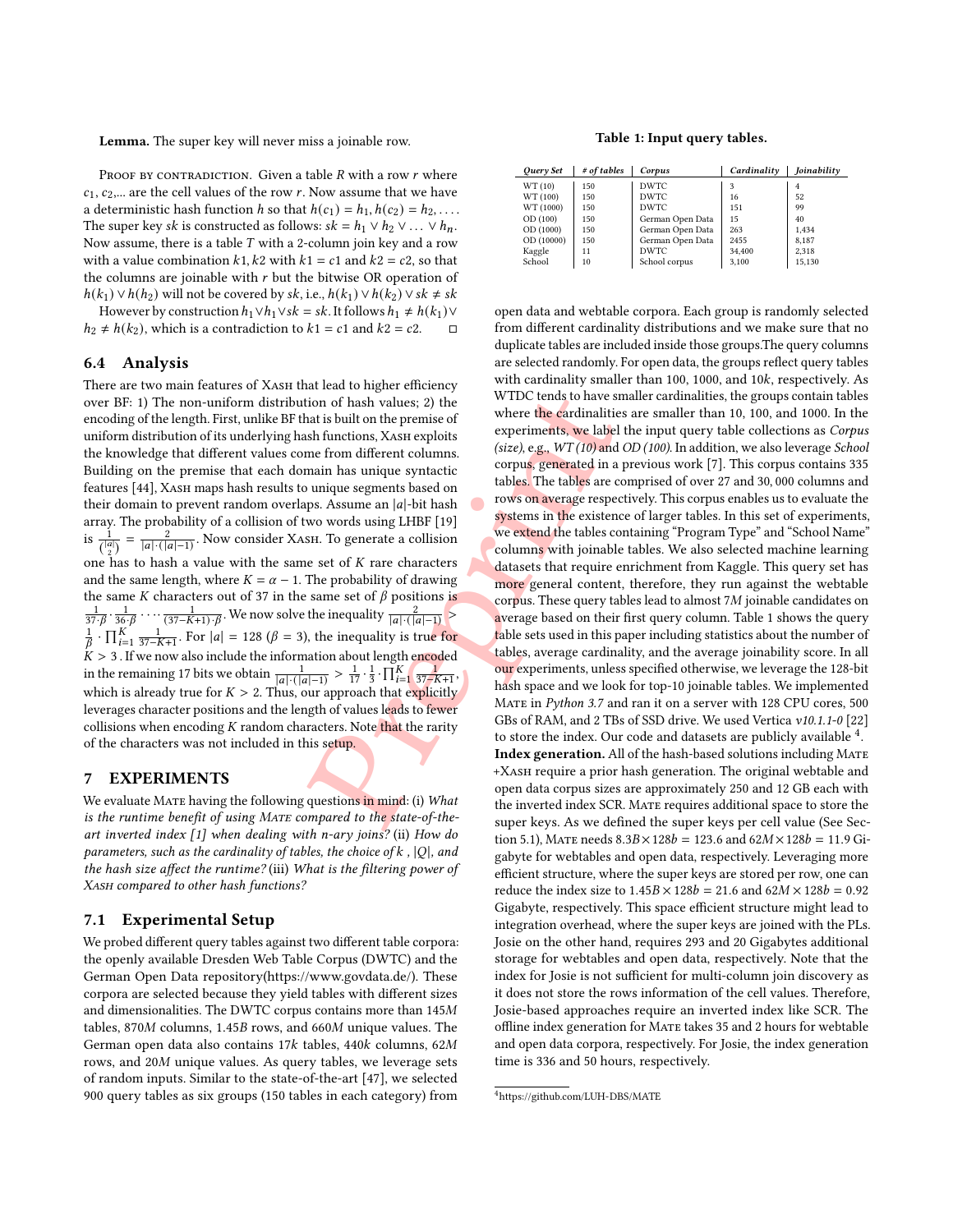7.1.1 Systems. To our best knowledge, there is no a multi-attribute join discovery system. We compare MATE and XASH, to multiple possible adaptations of single-column systems.

Single-Column Retrieval (SCR). We, adapted a single column index SCR for n-ary join discovery. It uses all the optimizations in Algorithm [1](#page-5-4) including the table filtering strategies and initial column selection. Yet, SCR cannot utilize the super key: It fetches the candidate joinable rows and validates them through exact value comparisons in memory.

SCR Josie. Josie is the a state-of-the-art single-column join discovery algorithm introduced in literature. Josie leverages an index that maps values to columns, where as the columns are represented as sets. To infer the joinable rows we fall back on the SCR index.

Multi-Column Retrieval (MCR) [\[47\]](#page-12-15). In this approach, we fetch the PL items for each query column and intersect the results to discover the top-k joinable tables.

MCR Josie [\[47\]](#page-12-15). One can adapt Josie to discover multi-column joins by repeating it on every key column in Q, finding the most joinable tables per column, and then intersecting them and evaluating the tables that appear in all joinable results.

7.1.2 Hash Functions. We compare the filtering performance of MATE using different hash functions.

Bloom filter (BF). This is a variation of MATE that uses bloom filters (instead of XASH) with a fixed number of hash functions to generate the super key <sup>[5](#page-8-0)</sup>. The BF implementation calculates the number of hash functions based on the average number of columns in the corpus tables. We use Murmur3 hash family as the base function in the BF implementation. In BF, the FP ratio can be calculate as:  $FP = (1 - e^{-\frac{V \cdot \hat{H}}{|a|}})^{H}$ , where V is the number of values to be inserted and  $H$  is the number of hash functions [14]. To calculate the optimum number of hash functions, we set FP to 0. Doing so, the number of hashes can be calculated as:  $H = \frac{|a|}{V} log2$ . We set  $V = 5$  for webtables and  $V = 26$  for OD, using the average number of columns in the corresponding corpus.

Less Hashing Bloom Filter [\[19\]](#page-12-27) (LHBF). This approach is an optimized version of the standard bloom filter that uses only two hash functions per value. We use the LessHash-BloomFilter python library, which is publicly available. [6](#page-8-1)

Hash table (HT). It is the same as BF but uses one hash function. Other hash functions. We also compare MATE to hash functions that are not followed by any post-processing of the hash values. We considered the following state-of-the-art hash functions: SimHash [ [5](#page-12-30) , [37\]](#page-12-31), MD5 [\[35\]](#page-12-32), Google's CityHash [\[34\]](#page-12-33), and Murmur. We excluded hash functions based on SHA as they turned out to be similar but slower than the aforementioned hash functions.

#### 7.2 MATE VS. Baseline Systems

Figure [4](#page-8-2) shows the runtime comparison Mate against SCR, MCR, and the corresponding JOSIE implementations in log scale. Without the row filtering optimization of Mate, the runtime for joinability calculation dominates the overall runtime. The depicted runtime results for baselines include the time required to discover the multi-column joins in-memory on top of the state-of-the-art

<span id="page-8-2"></span>

Figure 4: Runtime comparison between MATE and SCI.

to discover multi-colum[n](#page-12-15)<br>
errecting them and evaluational single-attribute joinal<br>
errecting them and evaluations<br>
of milliseconds when<br>
of milliseconds when<br>
of milliseconds when<br>
of miliseconds when<br>
of miliseconds when single-attribute joinable table discovery systems. Note that there is an additional fetching cost that is negligible, i.e., in the order of milliseconds when we use the in-memory implementation like state-of-the-art [47]. However, the fetching cost can vary between 1 and 40 seconds when the data and the index has to be retrieved from disk. This is the case for the DWTC, which cannot fit into memory. The depicted runtime does not contain the fetching time as it is the same for both approaches. We observe that MATE outperforms baseline systems in almost all experiments: it is up to 61x, 13x, 9x, 22x faster than MCR, SCR, MCR Josie, and SCR Josie respectively. This experiment also shows that no other baseline constantly performs better than the other approaches. For instance, SCR-based approaches are slower than their corresponding MCRbased systems for open data queries but on the large webtable corpus they underperform. Note that MCR Josie for webtables did not terminate in 7 days. The slower performance of the MCR approaches on webtable queries is because accessing the relevant PLs does not scale for the size of the webtable corpus. While MCR Josie performs similar to MCR in OD (100) its performance drops as the cardinality of the open data queries grows. The size of the input dataset correlates with the runtime. This is expected because join columns with higher cardinality initially match more PL items in the index which again need to be fetched and filtered.

In addition to the input table size, FPs play an important role in the number of comparisons and ultimately the runtime. For instance, in case of SCR, although OD (1k) and WT (1k) have similar query table sizes, the OD (1k) queries lead to 35% higher runtime than WT (1k). This increase in runtime is because of the large number of FPs for OD (1k) tables, i.e., 3M more FP rows compared to WT (1k). Summary. (i) MATE is up to  $100x$  faster than unary join discovery systems in discovering n-ary joins. (ii) Performance gain of Mate over SCR-based approaches depends on the number of FP rows.

#### 7.3 Xash VS. Baseline Hash Functions

Table [2](#page-9-0) depicts the runtime of MATE with different hash functions, including the proposed XASH. Note that all the competing hash functions benefit from all of MATE's optimizations and only differ in the applied hash function during row filtering.

In Table [2,](#page-9-0) we highlight the best performing approach of each row and hash size in **bold** font. We observe that MATE with XASH

<span id="page-8-1"></span><span id="page-8-0"></span> ${}^{5}$ <https://gist.github.com/malaikannan/22401e67b332f52651dcef8ea5039498> ${}^{6}$ <https://github.com/garawalid/LH-BloomFilter>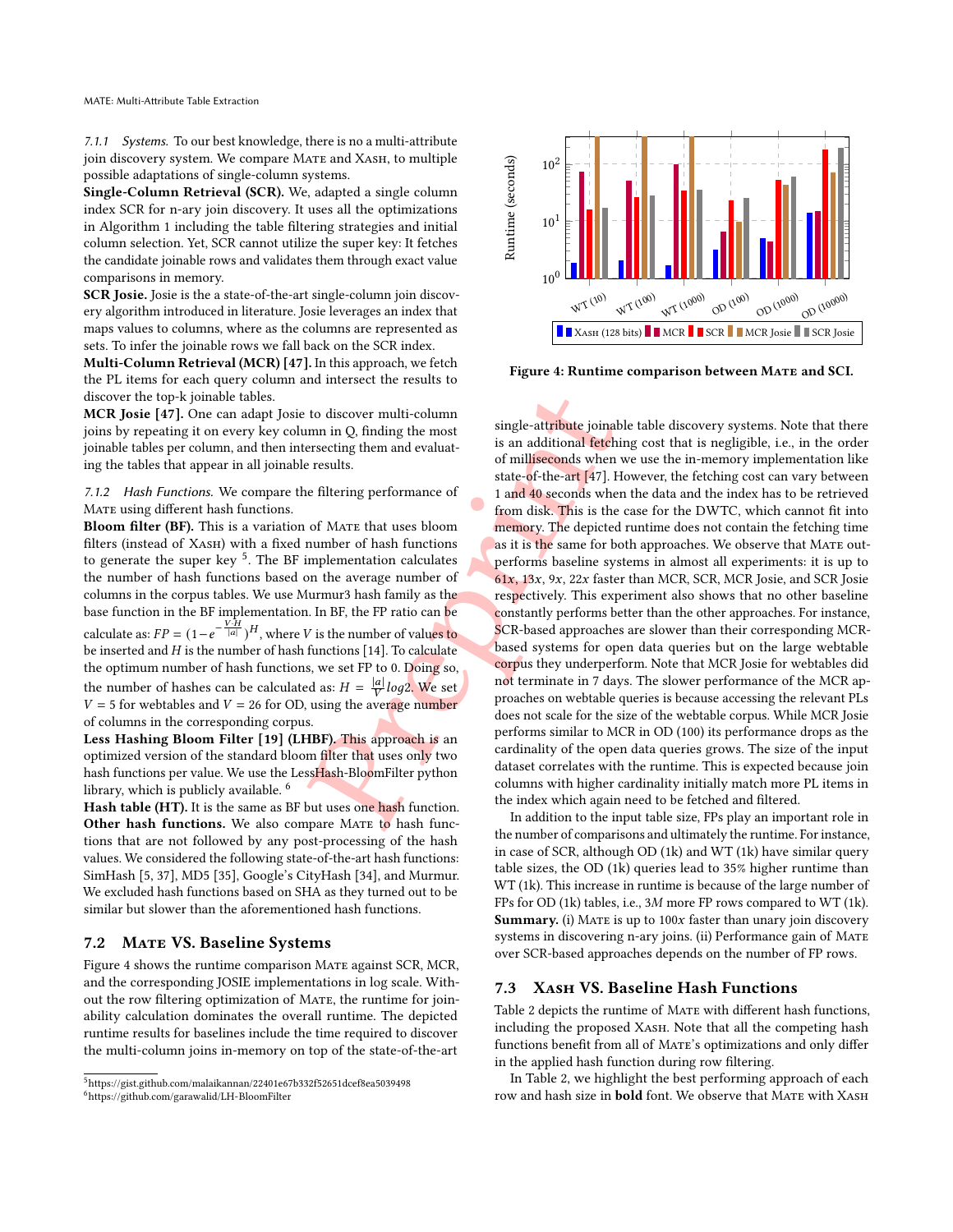<span id="page-9-0"></span>Table 2: Runtime experiment (seconds). blue cells represent the experiments where the larger hash performs worse. Red cells show the maximum performance gain of Mate over BF.

| Dataset  | <b>SCR</b> | MD5   | Murmur | City  | SimHash |       | HТ    |      |      | BF   |      |      | <b>LHBF</b> |      |      | <b>XASH</b> |      |                  |      |
|----------|------------|-------|--------|-------|---------|-------|-------|------|------|------|------|------|-------------|------|------|-------------|------|------------------|------|
|          |            | 128   | 128    | 128   | 128     | 256   | 512   | 128  | 256  | 512  | 128  | 256  | 512         | 128  | 256  | 512         | 128  | 256              | 512  |
| WT(10)   | 20.6       | 12.5  | 12.6   | 12.6  | 11.1    | 10.1  | 12.5  | 6.4  | 7.3  | 7.6  | 4.2  | 4.2  | 10.3        | 4.1  | 3.6  | 2.2         | 1.8  | 1.5              | 1.4  |
| WT (100) | 24.5       | 15.3  | 14.8   | 15.3  | 13.4    | 8.5   | 17.2  | 9.5  | 10.1 | 12.4 | 4.7  | 5.0  | 16.8        | 5.6  | 3.6  | 4.2         | 1.6  | 1.8 <sub>1</sub> | 2.0  |
| WT(1k)   | 32.7       | 20.2  | 19.8   | 19.8  | 16.3    | 10.0  | 17.0  | 13.4 | 13.8 | 13.4 | 5.6  | 5.5  | 16.7        | 7.6  | 4.1  | 4.6         | 1.6  | $1.5\,$          | 1.6  |
| OD(100)  | 247.6      | 212.1 | 224.2  | 194.5 | 102.9   | 69.1  | 56.5  | 24.0 | 16.4 | 10.8 | 11.0 | 4.8  | 3.4         | 30.1 | 9.5  | 8.3         | 6.5  | 3.5              | 3.1  |
| OD(1k)   | 165.8      | 146.8 | 152.3  | 138.6 | 90.0    | 73.6  | 62.6  | 25.4 | 21.6 | 16.5 | 14.4 | 7.6  | 5.6         | 39.2 | 11.3 | 13.0        | 8.7  | 4.5              | 4.8  |
| OD(10k)  | 256.7      | 203.9 | 202.1  | 190.6 | 145.6   | 127.0 | 103.5 | 49.6 | 44.0 | 31.9 | 27.7 | 17.8 | 14.3        | 79.2 | 27.0 | 21.8        | 17.6 | 13.4             | 13.6 |
| Kaggle   | 297.0      | 97.6  | 104.2  | 104.4 | 76.6    | 57.3  | 41.0  | 34.8 | 30.3 | 25.9 | 19.7 | 14.8 | 13.1        | 37.8 | 27.1 | 21.8        | 15.2 | 12.0             | 12.3 |
| School   | 873.6      | 772.7 | 772.9  | 742.8 | 593.7   | 444.0 | 307.2 | 54.3 | 38.3 | 31.0 | 24.2 | 19.0 | 19.0        | 33.8 | 25.3 | 22.7        | 20.0 | 17.9             | 17.6 |

#### Table 3: Precision experiment.

<span id="page-9-1"></span>

| Dataset                                                                                                                                                                                                                                                                                                                                                                                                                                                                                                                                                                                                                                                                                                                                                                                                                                                                                                                                                             | MD5                                                   | CityHash                                                                                                                                                                                                                                                                                                                                    | <b>SimHash</b>                                        |                                                       |                                                       | HT                                                    | BF                                                                                                                                                                                                                                                                                                                                              |                                                       |                                                       | <b>LHBF</b>                                           | <b>XASH</b>                                           |                                                       |  |
|---------------------------------------------------------------------------------------------------------------------------------------------------------------------------------------------------------------------------------------------------------------------------------------------------------------------------------------------------------------------------------------------------------------------------------------------------------------------------------------------------------------------------------------------------------------------------------------------------------------------------------------------------------------------------------------------------------------------------------------------------------------------------------------------------------------------------------------------------------------------------------------------------------------------------------------------------------------------|-------------------------------------------------------|---------------------------------------------------------------------------------------------------------------------------------------------------------------------------------------------------------------------------------------------------------------------------------------------------------------------------------------------|-------------------------------------------------------|-------------------------------------------------------|-------------------------------------------------------|-------------------------------------------------------|-------------------------------------------------------------------------------------------------------------------------------------------------------------------------------------------------------------------------------------------------------------------------------------------------------------------------------------------------|-------------------------------------------------------|-------------------------------------------------------|-------------------------------------------------------|-------------------------------------------------------|-------------------------------------------------------|--|
|                                                                                                                                                                                                                                                                                                                                                                                                                                                                                                                                                                                                                                                                                                                                                                                                                                                                                                                                                                     | 128                                                   | 128                                                                                                                                                                                                                                                                                                                                         | 128                                                   | 512                                                   | 512<br>128                                            |                                                       | 128                                                                                                                                                                                                                                                                                                                                             | 512                                                   | 128                                                   | 512                                                   | 128                                                   | 512                                                   |  |
| WT (10)<br>WT (100)<br>WT(1k)                                                                                                                                                                                                                                                                                                                                                                                                                                                                                                                                                                                                                                                                                                                                                                                                                                                                                                                                       | $0.27 \pm 0.39$<br>$0.27 \pm 0.40$<br>$0.24 \pm 0.36$ | $0.25 \pm 0.38$<br>$0.27 \pm 0.40$<br>$0.24 \pm 0.36$                                                                                                                                                                                                                                                                                       | $0.28 \pm 0.40$<br>$0.27 \pm 0.40$<br>$0.25 \pm 0.37$ | $0.31 \pm 0.42$<br>$0.27 \pm 0.39$<br>$0.28 \pm 0.35$ | $0.34 \pm 0.43$<br>$0.34 \pm 0.41$<br>$0.40 \pm 0.37$ | $0.28 \pm 0.43$<br>$0.38 + 0.41$<br>$0.42 \pm 0.36$   | $0.44 \pm 0.46$<br>$0.46 \pm 0.44$<br>$0.59 \pm 0.39$                                                                                                                                                                                                                                                                                           | $0.40 \pm 0.43$<br>$0.34 \pm 0.41$<br>$0.32 \pm 0.35$ | $0.44 \pm 0.45$<br>$0.45 \pm 0.43$<br>$0.52 \pm 0.38$ | $0.61 \pm 0.46$<br>$0.63 \pm 0.44$<br>$0.78 \pm 0.33$ | $0.57 + 0.46$<br>$0.61 \pm 0.43$<br>$0.77 + 0.34$     | $0.88 + 0.26$<br>$0.93 \pm 0.22$<br>$0.98 \pm 0.10$   |  |
| OD(100)<br>OD(1k)<br>OD(10k)                                                                                                                                                                                                                                                                                                                                                                                                                                                                                                                                                                                                                                                                                                                                                                                                                                                                                                                                        | $0.27 \pm 0.38$<br>$0.32 \pm 0.40$<br>$0.27 \pm 0.38$ | $0.28 \pm 0.39$<br>$0.32 \pm 0.40$<br>$0.28 \pm 0.38$                                                                                                                                                                                                                                                                                       | $0.28 \pm 0.38$<br>$0.32 \pm 0.39$<br>$0.28 \pm 0.37$ | $0.32 \pm 0.41$<br>$0.41 \pm 0.41$<br>$0.34 \pm 0.39$ | $0.43 \pm 0.40$<br>$0.47 \pm 0.40$<br>$0.42 \pm 0.39$ | $0.55 \pm 0.41$<br>$0.59 \pm 0.41$<br>$0.56 \pm 0.39$ | $0.56 \pm 0.41$<br>$0.61 \pm 0.40$<br>$0.59 \pm 0.40$                                                                                                                                                                                                                                                                                           | $0.79 \pm 0.34$<br>$0.85 \pm 0.28$<br>$0.87 + 0.27$   | $0.45 \pm 0.43$<br>$0.44 \pm 0.34$<br>$0.40 \pm 0.42$ | $0.67 \pm 0.35$<br>$0.63 \pm 0.39$<br>$0.66 \pm 0.40$ | $0.52 \pm 0.41$<br>$0.53 \pm 0.41$<br>$0.52 \pm 0.42$ | $0.80 \pm 0.34$<br>$0.86 \pm 0.28$<br>$0.82 \pm 0.32$ |  |
| School                                                                                                                                                                                                                                                                                                                                                                                                                                                                                                                                                                                                                                                                                                                                                                                                                                                                                                                                                              | $0.00 \pm 0.00$                                       | $0.00 \pm 0.00$                                                                                                                                                                                                                                                                                                                             | $0.00 \pm 0.00$                                       | $0.00 \pm 0.00$                                       | $0.01 \pm 0.01$                                       | $0.03 \pm 0.02$                                       | $0.07 \pm 0.03$                                                                                                                                                                                                                                                                                                                                 | $1.00 + 0.00$                                         | $0.02 \pm 0.01$                                       | $0.24 \pm 0.08$                                       | $0.43 + 0.11$                                         | $0.96 \pm 0.02$                                       |  |
| Kaggle                                                                                                                                                                                                                                                                                                                                                                                                                                                                                                                                                                                                                                                                                                                                                                                                                                                                                                                                                              | $0.09 \pm 0.18$                                       | $0.09 \pm 0.17$                                                                                                                                                                                                                                                                                                                             | $0.12 \pm 0.21$                                       | $0.20 \pm 0.31$                                       | $0.25 \pm 0.31$                                       | $0.44 \pm 0.37$                                       | $0.40 \pm 0.41$                                                                                                                                                                                                                                                                                                                                 | $0.64 \pm 0.38$                                       | $0.33 \pm 0.34$                                       | $0.63 \pm 0.36$                                       | $0.64 \pm 0.34$                                       | $0.93 \pm 0.10$                                       |  |
| Average                                                                                                                                                                                                                                                                                                                                                                                                                                                                                                                                                                                                                                                                                                                                                                                                                                                                                                                                                             | $0.22 \pm 0.31$                                       | $0.22 \pm 0.31$                                                                                                                                                                                                                                                                                                                             | $0.23 \pm 0.32$                                       | $0.27 \pm 0.34$                                       | $0.33 \pm 0.34$                                       | $0.41 \pm 0.35$                                       | $0.47 + 0.37$                                                                                                                                                                                                                                                                                                                                   | $0.65 \pm 0.31$                                       | $0.38 \pm 0.35$                                       | $0.61 \pm 0.35$                                       | $0.57 + 0.37$                                         | $0.90 \pm 0.21$                                       |  |
| putperforms all the other baselines on all of the queries. MATE +<br>on average turn 98% of the super key to 1s, which would make the<br>Каѕн can be up to 10x faster than Матв + BF, which is the second<br>super key highly ineffective in masking.<br>Further, the experiments show that in most of the cases, a large<br>nost efficient baseline on average. The cells showing this speedup<br>hash size (512 bits) leads to a faster join discovery than the smalle<br>are highlighted with red. BF's under-performance is rooted in its<br>versions. However, in cases such as WT (100) and Simhash, the<br>nigher collision rate compared to ХАѕн. Besides, by checking the<br>larger hash size results in slower discovery. The experiments that<br>ength attribute that we use in XAsH to generate the hash results,<br>lead to slower runtime compared to their smaller hash size are<br>ve can drop many of the non-joinable rows without evaluating all |                                                       |                                                                                                                                                                                                                                                                                                                                             |                                                       |                                                       |                                                       |                                                       |                                                                                                                                                                                                                                                                                                                                                 |                                                       |                                                       |                                                       |                                                       |                                                       |  |
|                                                                                                                                                                                                                                                                                                                                                                                                                                                                                                                                                                                                                                                                                                                                                                                                                                                                                                                                                                     |                                                       | he bits in the super keys. This feature gives MATE a superiority<br>over BF in runtime even in the cases with similar or lower FP<br>rates. Another interesting insight is that MATE + BF is faster than<br>MATE + HT in most of the cases and this is because BF is able<br>o leverage more bits in the hash space to encode the join keys |                                                       |                                                       |                                                       |                                                       | marked as blue cells. When the FP rate is similar for two has<br>sizes, the approach with the larger hash size will result in similar<br>or higher runtime. This is because the bit-wise OR operation i<br>more expensive for larger hash values. For instance, for WT (100)<br>query tables and SimHash, the difference between the FP rate is |                                                       |                                                       |                                                       |                                                       |                                                       |  |
| han a hash table that leverages only a single bit to h <mark>a</mark> sh each key<br>almost zero, therefore, the runtime overhead of 512-bit hash cause<br>$\frac{1}{2}$ $\frac{1}{2}$ $\frac{1}{2}$ $\frac{1}{2}$ $\frac{1}{2}$ $\frac{1}{2}$ $\frac{1}{2}$ $\frac{1}{2}$ $\frac{1}{2}$ $\frac{1}{2}$ $\frac{1}{2}$ $\frac{1}{2}$ $\frac{1}{2}$ $\frac{1}{2}$ $\frac{1}{2}$ $\frac{1}{2}$ $\frac{1}{2}$ $\frac{1}{2}$ $\frac{1}{2}$ $\frac{1}{2}$ $\frac{1}{2}$ $\frac{1}{2}$                                                                                                                                                                                                                                                                                                                                                                                                                                                                                      |                                                       |                                                                                                                                                                                                                                                                                                                                             |                                                       |                                                       |                                                       |                                                       |                                                                                                                                                                                                                                                                                                                                                 |                                                       |                                                       |                                                       |                                                       |                                                       |  |

outperforms all the other baselines on all of the queries. MATE + XASH can be up to 10x faster than MATE + BF, which is the sec<mark>ond</mark> most efficient baseline on average. The cells showing this speedup are highlighted with red. BF's under-performance is rooted in its higher collision rate compared to XASH. Besides, by checking the length attribute that we use in XASH to generate the hash results, we can drop many of the non-joinable rows without evaluating all the bits in the super keys. This feature gives MATE a superiority over BF in runtime even in the cases with similar or lower FP rates. Another interesting insight is that  $MATE + BF$  is faster than  $MATE + HT$  in most of the cases and this is because BF is able to leverage more bits in the hash space to encode the join keys than a hash table that leverages only a single bit to hash each key value.Table [2](#page-9-0) shows that XASH performs also better than LHBF in all of the cases. LHBF leverages fewer hash functions in comparison to BF with statistically similar FP probability. However, similar to HT, fewer hashing does not necessarily lead to a better performance in discovering the joinable tables. In our experiments LHBF only performs better on larger hash sizes for webtable queries, but in the remaining cases, LHBF is less efficient than BF.

The results also show that although super keys based on the standard hash functions, MD5, CityHash, SimHash, and Murmur, lead to overall performance gains over the naive SCR approach, all of them clearly fall behind Xash. This is because they are not optimized to identify subset relationships that we encode via bitwise OR masking. They generate too many 1 bits (on average 50%) in the hash results, which leads to a higher number of FPs. Thus, if a table contains six columns the aggregation of six hash results will

Further, the experiments show that in most of the cases, a larger hash size (512 bits) leads to a faster join discovery than the smaller versions. However, in cases such as WT (100) and Simhash, the larger hash size results in slower discovery. The experiments that lead to slower runtime compared to their smaller hash size are marked as blue cells. When the FP rate is similar for two hash sizes, the approach with the larger hash size will result in similar or higher runtime. This is because the bit-wise OR operation is more expensive for larger hash values. For instance, for WT (100) query tables and SimHash, the difference between the FP rate is almost zero, therefore, the runtime overhead of 512-bit hash causes worse performance. In the more common case that a larger hash size reduces the number of FPs the resulting runtime is also lower. For example, for the OD (100) datasets, the larger hash size for Xash results in 85% fewer FPs on average, leading to 48% speed-up.

Finally, we also observed that MATE can indeed find interesting joinable tables based on composite keys. Searching for the top joinable tables to Kaggle Movie dataset based on a single-column join and "Movie Title" key columns, none of the top-10 tables contains more than one additional column, containing float numbers. However, using our multi-column join discovery approach and query columns <"Director name", "Movie Title">, we obtain a table with 8 columns worth of information, including the plot of the movie, actor names, etc. For the Kaggle Airline dataset with join keys "Airline name" and "Country" Mate obtains a table representing the airports in which the airlines operate flights in the given countries.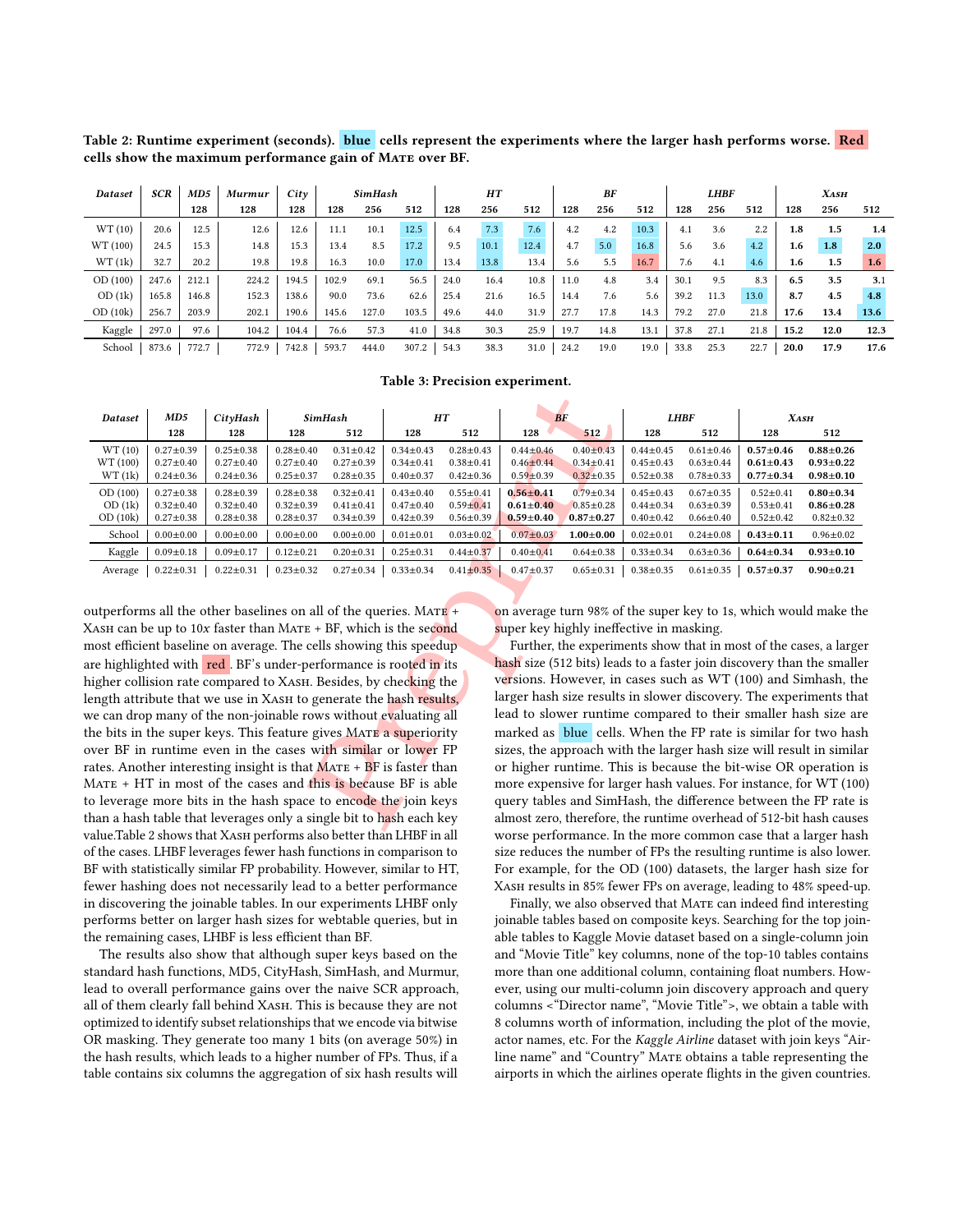Summary. (i) The syntactic feature extraction in XASH leads to a faster multi-attribute join discovery compared to the baselines; (ii) the standard hash functions are not ideal for n-ary joins due to their uniform distribution property that results in too many 1 bits; and (iii) larger hash sizes result in higher calculation overhead.

## 7.4 FP Rate

There is a direct relationship between the table discovery runtime and the FP rate of the hash function used. We measure the precision as the ratio of true positives (TP) over both TPs and FPs:  $\emph{precision} =$  $\frac{TP}{TP+FP}$ . Precision normalizes the TP-rate across datasets.

Solution and the hast functions can be that has functions and this leads to lower collision<br>that has leads to lower collision<br>that a stark achieves the<br>[p](#page-10-0)revious MATE + XASH achieves the<br>precision is because of the<br>recisio Table [3](#page-9-1) shows the results of this experiment. Due to space reasons in this experiment, we only show the results for 128- and 512-bit hash sizes. Note that we observe the same trends as the other hash sizes. Like runtime, precision increases with larger hash sizes in most of the cases. This is due to the fact that hash functions can scatter the values in a larger range and this leads to lower collision rate between super keys. On average, MATE + XASH achieves the highest precision compared to all the other approaches both in 128 and 512-bit hash spaces. XASH achieves up to 25% higher precision than BF. However, in five cases, BF outperforms XASH. In these experiments the difference between BF and Xash is only 4% . Mate's runtime superiority regardless of its precision is because of the design of XASH: the length feature of the cell value is located on the left-most segment of the array. Thus, the bit-wise OR operation can skip a table row before even getting to the character features of the cell values ensuring that this happens in the very first bit-segment of the hash. If the length of the key value has never appeared in the candidate row, MATE moves to the next row. In baseline approaches, such as BF, the 0-bits are randomly scattered. Therefore, step-wise filtering might take longer to find the contradicting bits. XASH displays the smallest standard deviation showing its robustness in achieving high precision. In general, the precision achieved by LHBF is consistent with its runtime performance compared to the BF approach. LHBF achieves higher precision and ultimately, lower runtime for webtable queries with 512-bit hash sizes but in the remaining experiments BF outperforms LHBF.

Summary. (i) The precision of an approach correlates with its runtime. (iii) The segmentation of bits in XASH leads to faster join discovery even in cases where precision rates are similar.

#### 7.5 MATE In Depth

7.5.1 Top- $k$ . The number of top- $k$  joinable tables changes the stopping criteria of the system (see table filtering step in Section [6\)](#page-5-0).  $L$ arger  $k$  requires more tables to be evaluated. In this experiment, we measure the precision of Mate with different hash functions and vary  $k$  from 2 to 20. We ran the experiment with the WT (100) datasets as the input dataset against the DWTC corpus. Other variables, such as key columns, are fixed in this experiment. In this expeirment, MATE + XASH achieves the highest precision in comparison to other approaches for all  $k$  values. Increasing  $k$ , the precision for Xash increases 4%, while the precision remains the same for BF. The other hash functions lead to a slight precision cut encountering new tables with lower candidate joinable rows. This shows that Xash has higher ability to filter non-related rows compared to the given baselines. According to our observations on the candidate

<span id="page-10-0"></span>

<span id="page-10-1"></span>Figure 5: The influence of XASH components on Precision.



Figure 6: Key size experiment.

tables, this variation in precision occurs when the candidate tables contain more columns than average.

7.5.2 *XASH components*. We now evaluate the impact of each feature used in XASH on the average precision and the FP rate of MATE. We use the WT (100) datasets in this experiment with the same setup as in the previous experiments. According to the results in Figure 5, encoding the character and its location has higher filtering power than the length feature. The difference between XASH and  $character + length + location$  is the rotation operation. In particular, we observe that the rotation filters 20% of the remaining FPs undiscovered in *character* + *length* + *location*. This shows that the rotation plays an important role in pruning FPs.

7.5.3 Join-Key Size. Here, we evaluate the scalability of MATE in the existence of different join-key sizes, i.e., the number of columns in the composite key of the input table. Due to the limited number of tables with high dimensional composite key, we ran this experiment with a random dataset from the German Open Data corpus with up to 10 columns that can form a composite key (out of 33 columns). Figure [6](#page-10-1) (a) and [6](#page-10-1) (b) depict the runtime and precision results for different key sizes. Increasing the number of columns, we observe that the runtime for MATE constantly reduces because the FP rate constantly decreases. However, this does not imply a constant increase in precision because increasing the number of key columns changes the ratio of joinable and non-joinable rows. In our experiment, moving from a composite key with two columns to a three-column key, 97% of the joinable rows become non-joinable due to the newly introduced key column. Thus, the filter is confronted with a larger number of FPs, some of which come through. From key size 4 upwards, precision increases again as expected. The runtime gain for larger key sizes is because of two reasons: (1) With more columns in the query join key, there will be more 1-bits in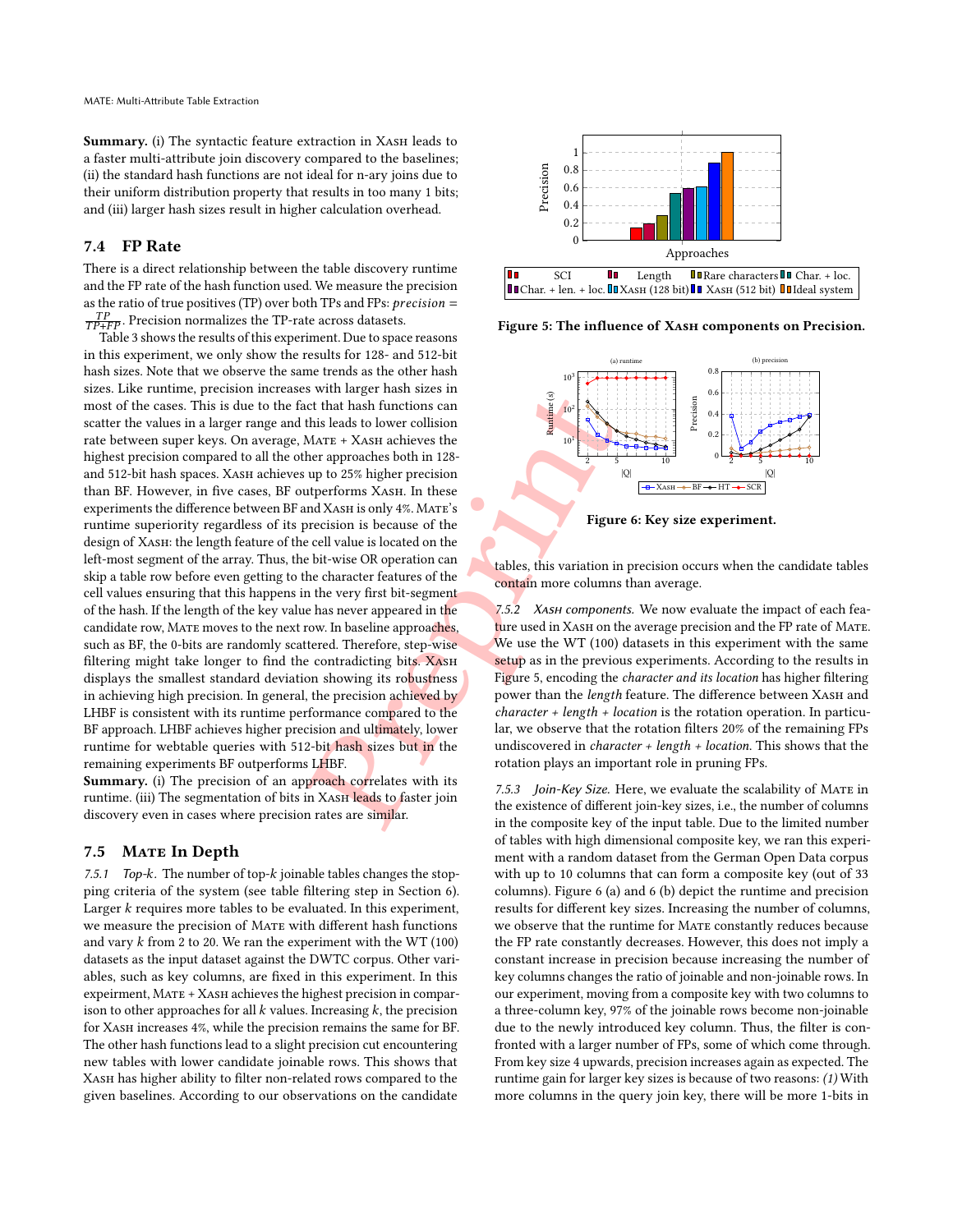the query super key, which makes it harder to mask. (2) Increasing the size of the composite key leads to fewer joinable table rows. Therefore, it is more likely that the second table filtering rule drops the candidate tables without evaluating the remaining rows.

7.5.4 Initial column selection. We evaluate our heuristic to select the initial query column by comparing the number of retrieved PL items in MATE to four other baselines: (i) The column order. In this approach, the initial column will be the first query column according to the column order inside the table. (ii) The longest string (TLS). In this approach, the system selects the column that contains the longest cell value as the initial column. (iii) The worstcase scenario. A hypothetical approach that always picks the worst column that returns the larger number of PL items. (iv) Best, i.e. ground truth, which chooses the column that filters most. The bestand the worst-case scenarios provide lower and upper bounds for our experiment. This experiment is done using the OD (10k) tables. In this experiment our cardinality-based heuristic outperfmed the other heuristics. It retrieved on average only 179 PLs compared to Column Order, TLS, and the worst-case scenario with 202, 248, and 728 Pls, respectively. The optimal number of PLs based on ground truth was 83. The heuristic used in Mate performs better because of the fact that the number of PL items per cell value follows the power-law distribution. There is a small set of values that have a large number of PL items but most of the values lead to a similar number of PL items (The average number is 12).

#### 8 RELATED WORK

N-ary joinable table search is not a well-researched area and a very limited number of works have focused on multi-attribute joins discovery. Li et al.'s index design [24] is one of these works. They introduce a prefix tree index to calculate the joinability score between two given tables for n-ary joins. The drawback of this approach is that it is not scalable to data lakes. The prefix treebased approach assumes that the one-to-one mapping between the composite key columns and the columns in the candidate tables is apriori known. Mate, on the other hand, leverages an index structure that does not require the user to provide the mappings.

There is a large number of research papers that address joinable tables discovery problem based on unary keys [8, 11, 15, 41, 42, 45– [47](#page-12-15), [49\]](#page-12-16). MATE extends the standard single-attribute inverted index used in these state-of-the-art systems and applies a fast singleoperation filtering approach to be able to detect joinable table rows without actual value comparison. Any single attribute inverted index can be extended with the super key used in MATE.

For spatial indices, the goal of an ideal n-ary join discovery is to map multiple dimensions into an easy to search index. However, spatial index structures are a very special case compared to the problem we tackle in this paper. The spatial indices e.g. KD tree [ [2\]](#page-11-3), KDB tree [\[36\]](#page-12-38), R+ tree [\[39\]](#page-12-39), Geohash [\[25\]](#page-12-40), grid files [\[31\]](#page-12-41), suffer from three drawbacks: 1) the indexed data points always have fixed dimensions, such as latitude and longitude. 2) These dimensions have a fixed order. For instance, latitude is always compared to the latitude of the other points. In other words, there is a pre-defined mapping between the dimensions. However, in join discovery, key values can appear in arbitrary columns and comparing the right values is not a straightforward task. 3) These indices are designed to

work with numerical values. MATE on the other hand does not have any of the aforementioned assumptions. It discovers the joinable table rows with an arbitrary number of columns. Also, Mate leverages Xash and discovers the key values regardless of their position in the candidate rows. Besides, XASH is applicable for numerical and alphabetical column values.

Data enrichment solutions attempt to join additional tables to improve the downstream machine learning accuracy. Data enrichment solutions also either require pre-defined mappings between joinable columns [ [7](#page-12-2) , [21\]](#page-12-42), which needs the user input on every single external table, or they focus on single column joins [[8](#page-12-20), [11](#page-12-35), [13](#page-12-3), [41](#page-12-14), [47\]](#page-12-15). Mate calculates the joinability of the candidate tables without any apriori knowledge, e.g. mapping information. This allows Mate to scale to any number of external tables.

Inclusion dependency (IND) discovery [ [9](#page-12-23) , [20](#page-12-43) , [33\]](#page-12-24) is a research direction where the goal is to discover foreign keys in the database [33]. The focus is on identifying fitting column combinations across all datasets. In data discovery, we are interested in the top-k tables with the most fitting INDs.

## 9 CONCLUSION AND FUTURE WORK

Wer and upper bounds for direction where the gental dentatic outperfined the same of [P](#page-12-35)Ls base [33]. The focus is across all da[t](#page-12-24)asets. In dentatic outper of PLs based on ground the most for the most for the most for the mos In this paper, we tackled the problem of n-ary or multi-attribute join search. We proposed a hash-based filtering approach MATE that removes redundant table rows from further joinability calculation processes to increase the scalability of the join discovery. We proposed XASH, a hash function that leverages syntactic features of the cell values that ultimately lead to the lowest FP rates. We showed that MATE is more effective and efficient than state-ofthe-art systems. We focused on the equi-joins. Because XASH uses syntactic features including the character and length features of the cell values, it has the potential to discover similarity joins as well. According to our observations, the false positives caused by Xash were those that are syntactically similar to the actual key values, e.g., discovering the composite key <"brooklyn", "cambridge"> instead of <"brooklyn", "bay ridge">. Another future direction is to reason about hashing short key values. XASH cannot use its optimal potential if cell values are too short.

#### ACKNOWLEDGMENTS

This project has been supported by the German Research Foundation (DFG) under grant agreement 387872445 and the German Ministry for Education and Research as BIFOLD — "Berlin Institute for the Foundations of Learning and Data" (01IS18025A and 01IS18037A).

#### REFERENCES

- <span id="page-11-0"></span>[1] Ziawasch Abedjan, John Morcos, Michael N Gubanov, Ihab F Ilyas, Michael Stonebraker, Paolo Papotti, and Mourad Ouzzani. 2015. Dataxformer: Leveraging the Web for Semantic Transformations.. In CIDR .
- <span id="page-11-3"></span>[2] Jon Louis Bentley. 1975. Multidimensional binary search trees used for associative searching. Commun. ACM 18, 9 (1975), 509–517.
- <span id="page-11-1"></span>[3] Alex Bogatu, Alvaro A. A. Fernandes, Norman W. Paton, and Nikolaos Konstantinou. 2020. Dataset Discovery in Data Lakes. In 36th IEEE International Conference on Data Engineering, ICDE 2020, Dallas, TX, USA, April 20-24, 2020. IEEE, 709–720. <https://doi.org/10.1109/ICDE48307.2020.00067>
- <span id="page-11-2"></span>[4] Michael J. Cafarella, Alon Y. Halevy, and Nodira Khoussainova. 2009. Data Integration for the Relational Web. Proc. VLDB Endow. 2, 1 (2009), 1090–1101. <https://doi.org/10.14778/1687627.1687750>